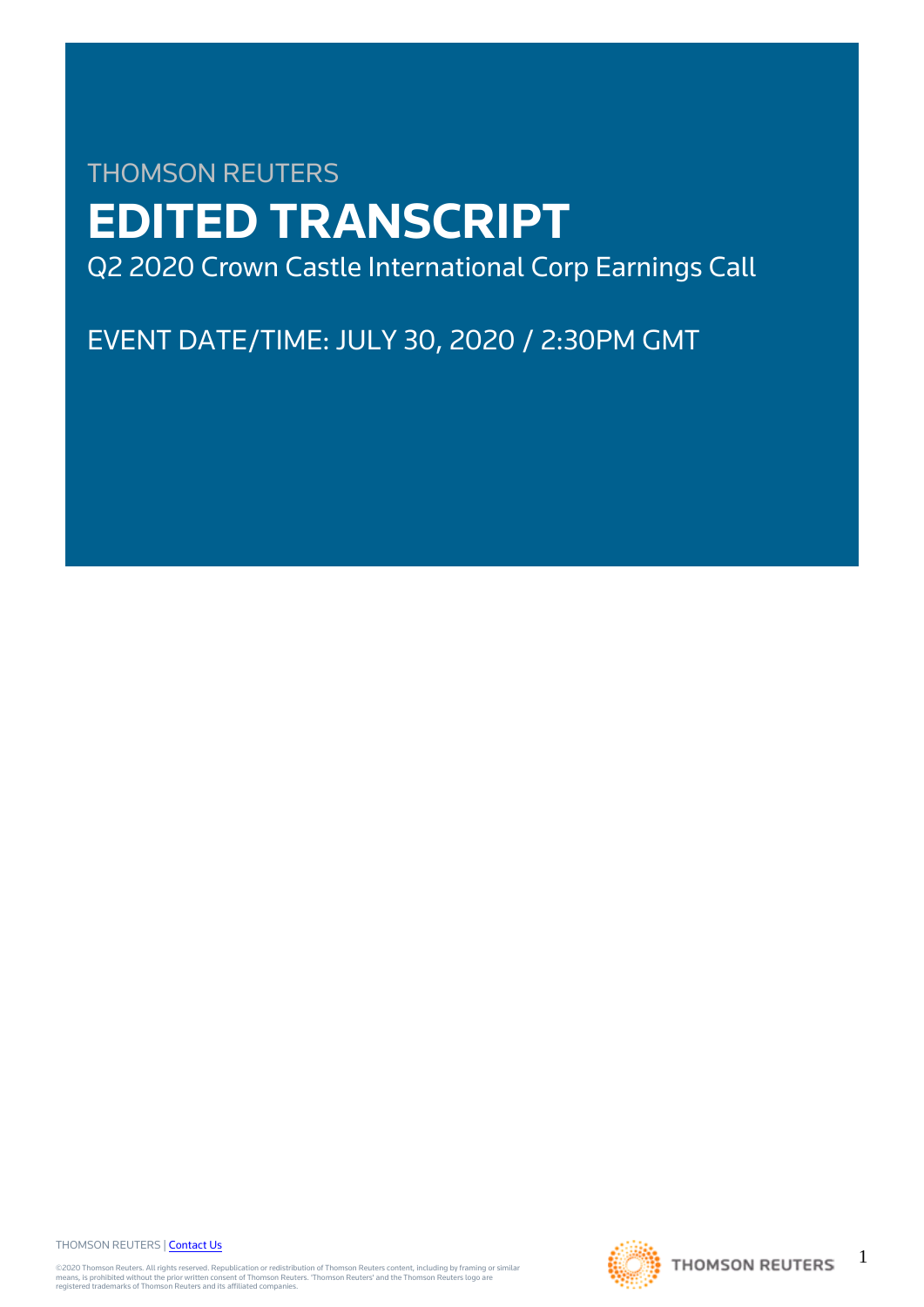### **CORPORATE PARTICIPANTS**

**Benjamin Raymond Lowe** Crown Castle International Corp. (REIT) - VP of Corporate Finance & Treasurer **Daniel K. Schlanger** Crown Castle International Corp. (REIT) - Executive VP & CFO **Jay A. Brown** Crown Castle International Corp. (REIT) - President, CEO & Director

### **CONFERENCE CALL PARTICIPANTS**

**Batya Levi** UBS Investment Bank, Research Division - Executive Director and Research Analyst **Brandon Lee Nispel** KeyBanc Capital Markets Inc., Research Division - Research Analyst **Brett Joseph Feldman** Goldman Sachs Group, Inc., Research Division - Equity Analyst **Colby Alexander Synesael** Cowen and Company, LLC, Research Division - MD & Senior Research Analyst **David William Barden** BofA Merrill Lynch, Research Division - MD **Michael Rollins** Citigroup Inc., Research Division - MD & U.S. Telecoms Analyst **Nicholas Ralph Del Deo** MoffettNathanson LLC - Analyst **Philip A. Cusick** JPMorgan Chase & Co, Research Division - MD and Senior Analyst **Richard Hamilton Prentiss** Raymond James & Associates, Inc., Research Division - Head of Telecommunication Services Equity Research **Simon William Flannery** Morgan Stanley, Research Division - MD **Spencer Harris Kurn** New Street Research LLP - Analyst of Towers and Infrastructure **Timothy Kelly Horan** Oppenheimer & Co. Inc., Research Division - MD and Senior Analyst **Timothy Patrick Long** Barclays Bank PLC, Research Division - MD and Senior Technology Hardware & Networking Analyst

### **PRESENTATION**

### **Operator**

Good day, everyone, and welcome to the Crown Castle Q2 2020 Earnings Call. Today's conference is being recorded. And at this time, I'd like to turn the conference over to Ben Lowe. Please go ahead.

### **Benjamin Raymond Lowe Crown Castle International Corp. (REIT) - VP of Corporate Finance & Treasurer**

Thank you, Vicki, and good morning, everyone. Thank you for joining us today as we review our second quarter 2020 results. With me on the call this morning are Jay Brown, Crown Castle's Chief Executive Officer; and Dan Schlanger, Crown Castle's Chief Financial Officer.

To aid the discussion, we have posted supplemental materials in the Investors section of our website at crowncastle.com, which we will refer to throughout the call this morning.

This conference call will contain forward-looking statements and discussions of hypothetical scenarios, which are subject to certain risks, uncertainties and assumptions, and actual results may vary materially from those projected or presented during this call. Information about potential factors which could affect our results is available in the press release and the Risk Factors sections of the company's SEC filings. Our statements are made as of today, July 30, 2020, and we assume no obligation to update any forward-looking statements.

In addition, today's call includes discussions of certain non-GAAP financial measures. Tables reconciling these non-GAAP financial measures are available in the supplemental information package in the Investors section of the company's website at crowncastle.com.

So with that, let me turn the call over to Jay.

### **Jay A. Brown Crown Castle International Corp. (REIT) - President, CEO & Director**

Thanks, Ben, and thank you, everyone, for joining us on the call this morning. As you saw from our results, we delivered another quarter of positive results that were in line with our expectations. And we maintained our guidance for 2020 growth and AFFO per share of 7% to 8%, consistent with our long-term growth expectations. I believe our strategy and unmatched portfolio of more than 40,000 towers and approximately 80,000 route miles of fiber, concentrated in the top U.S. markets, have positioned Crown Castle to generate growth in cash flows and dividends per share, both in the near term and for years to come.

Following an industry slowdown in tower activity late last year, we were seeing activity on towers begin to increase, and we continue to anticipate a significant step-up in industry activity in the second half of this year as our carrier customers invest to improve their existing networks and as 5G starts to ramp. While the full rebound in activity on towers is occurring a little bit slower than we've previously

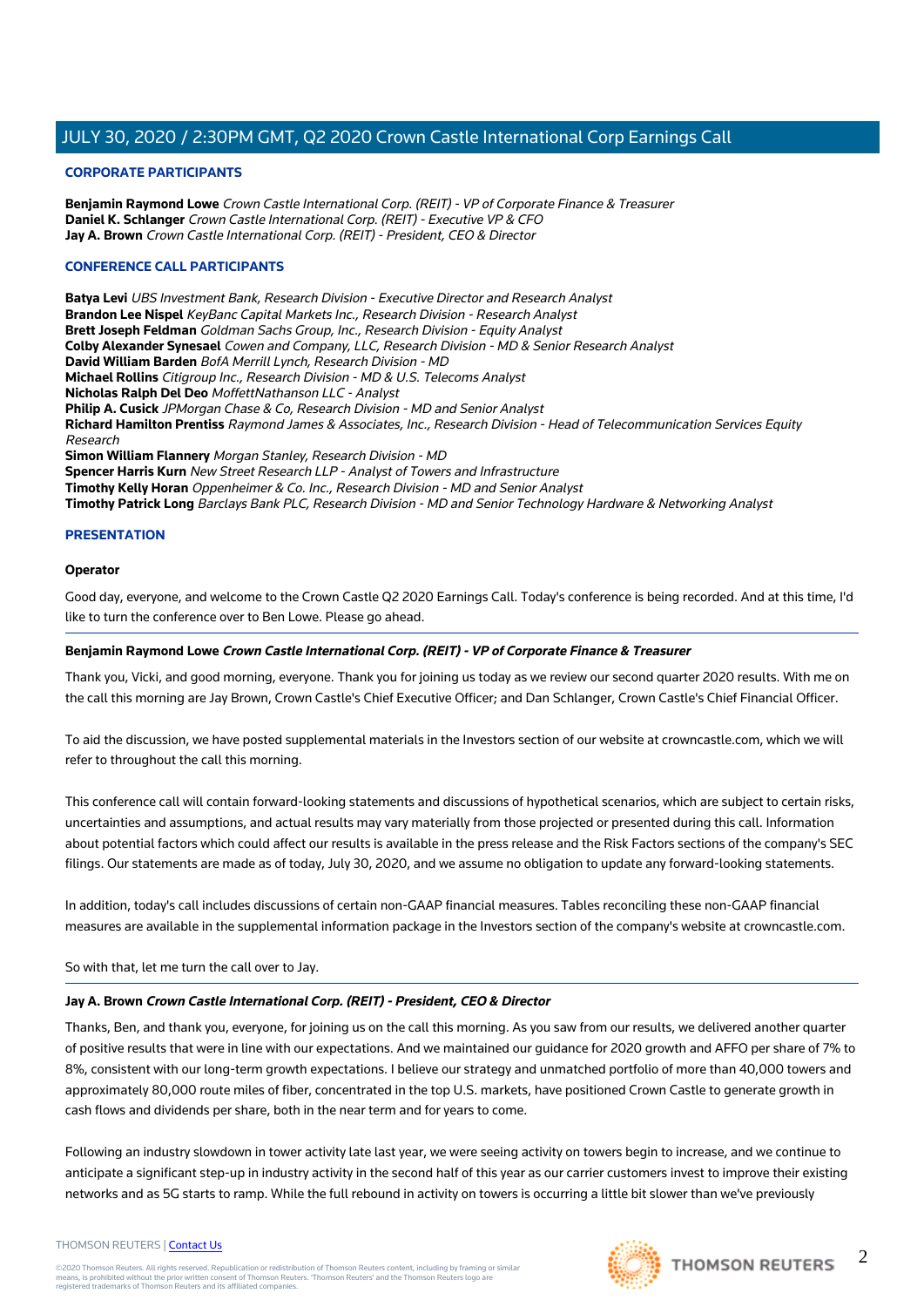expected, we remain on track to generate at least 7% growth in AFFO per share and see potential for our AFFO per share growth to be above our expected 7% to 8% target going into next year. Dan will discuss the results and our expectations for the balance of 2020 in a bit more detail. So I want to focus my comments this morning on our strategy to maximize long-term shareholder value while delivering attractive short-term returns.

As many of you know, shareholder engagement has always been a priority as we continue to execute on our strategy. Over the last several weeks, we have engaged in productive conversations with many of our shareholders, and I very much appreciate the feedback we received and the thoughtful exchange of ideas during those discussions. Through those interactions, we heard broad support for our overall strategy, including our continued investment in towers, small cells and fiber and our overall approach to capital allocation and our dividend policy. We also heard that you, as owners of the business, are looking for more visibility into how our strategy is performing. And with that in mind, we've taken steps this quarter to increase the disclosure around our small cells and fiber strategy. We look forward to hearing your feedback about the additional information provided and welcome ideas for other disclosure we should consider going forward.

Turning to our strategy to maximize long-term shareholder value, we believe we have positioned the company with the right assets in the right markets with leading capabilities to deliver value to our customers and generate shareholder returns for years to come.

Focusing on Slide 3, we have invested nearly \$40 billion in shared infrastructure assets that we believe are mission-critical for today's wireless network and sit in front of what is expected to be a massive decade-long investment by our customers to create the next generation of wireless networks.

As you can see, our tower and fiber investments are at 2 different stages of development and maturity. Our tower investment began more than 20 years ago when we built and acquired assets that we could share across multiple customers, providing a lower cost to each customer while generating compelling returns for our shareholders over time as we leased up those assets. As we have proven out the value proposition for our customers over time, we have leased up our tower assets, so they now generate a yield on invested capital of approximately 10%. More recently, we realized that wireless network architecture would need to evolve with 4G, requiring a network of cell sites that would be much denser and closer to the end users. With that in mind, we expanded our shared infrastructure offering beyond towers by building the industry-leading small cell business in the U.S.

Because small cells really developed during the 4G investment cycle, we are much earlier on when it comes to our small cell and fiber investments, with approximately 90% of the approximately \$14 billion of invested capital having been deployed in the last 5 years. Given the immaturity of these investments, it's encouraging that the business is already generating a current yield on invested capital of more than 7%. As you can see on Slide 4, the extension of our strategy into small cells was based on how similar the 2 business models are. Both small cells and towers have the same underlying demand driver of wireless data growth and the same core customers. They both have a high initial cost that is ultimately shared across multiple customers that lowers the capital and ongoing operating costs to those customers while generating returns for shareholders through the long-term lease up of those assets. They both have 10-year initial contract terms with escalators that meet or exceed annual churn rates, and they have similar barriers to entry.

On the tower side, the strategy has created significant value for shareholders and still has a long runway of growth as we believe towers remain the most cost-effective way to deploy spectrum, making them critical to next-generation wireless networks.

As you can see on Slide 5, the returns and ultimate value realization for towers has taken decades to play out. We started with initial returns in towers of approximately 3% and grew those yields to nearly 9% over 6 years as we increased the tenancy and cash flows on a largely static asset base. We then had the opportunity to double down on our investment strategy, which diluted the overall yields to approximately 7% as we added less mature assets to the portfolio, and it took us another 5 years to get back to the more than 9% yield. As the business model and strategy continue to prove out, we decided to double down again with the T-Mobile and AT&T tower acquisitions, once again diluting the consolidated yield as we nearly doubled our tower asset base by adding less mature assets that came with a lower initial return. Once again, it took us about 6 years to return to 9% yields on the overall portfolio. In all, it has taken us 20 years to move our returns from 3% to the 10% levels we see today.

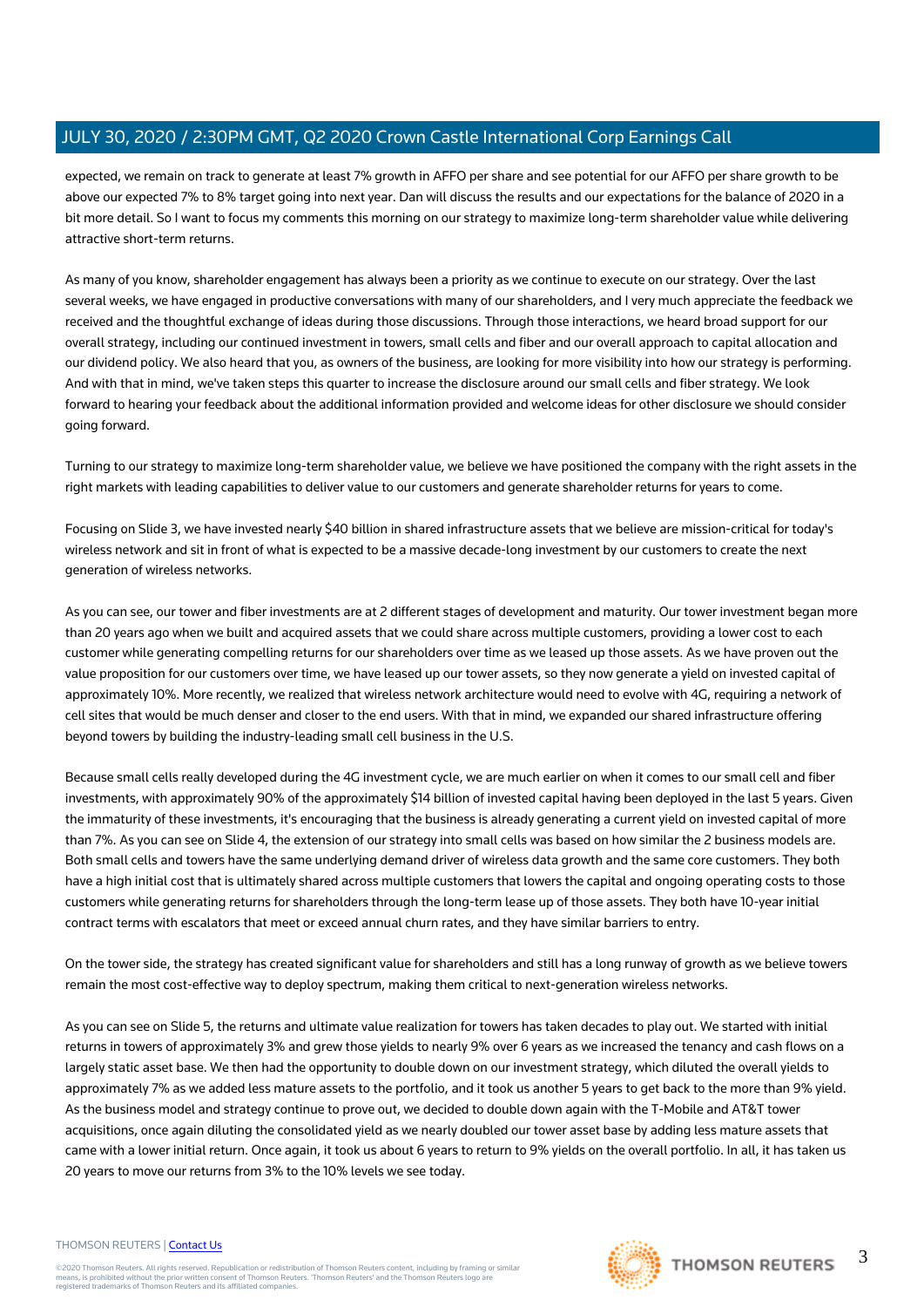As I reflect on my 20-plus years here at Crown Castle, having lived through this journey with our shareholders, there are several important observations when I look at this slide. First, what is largely taken for granted today by most investors that the U.S. tower business is one of the best business models ever was not a widely held view in the earlier years of development. Even as we were proving out the business by adding several hundred basis points of yield to the early investments, I can remember answering questions about the long-term return potential of the business, the negative free cash flow profile and when or if we would -- that would inflect and the potential negative impact of carrier consolidation, just to name a few.

Second, the increase in yields occurred over a long period of time and only when we maintained a static asset base. However, if at any point, we had stopped investing in new assets to focus on driving the yields up, we would have missed out on significant value creation. Although similar to our tower investment profile, we expect small cells will have a different yield progression, since we are making organic investments to construct less mature small cell assets as opposed to purchasing tower assets, which should result in a more gradual increase in returns as opposed to the large ups and downs you see on this page related to towers. And third, a significant portion of the ultimate value realization from towers came much later once there was little to no remaining debate in the market about how good the U.S. tower business actually is. The significant multiple expansion seen on this slide is a good indication of how that debate was ultimately decided over a long period of time.

Turning to our small cell and fiber strategy. We are generating a 7% yield on approximately \$14 billion of invested capital today. We have legged into our small cell and fiber investment over the last decade concentrated, as I mentioned before, in the last 5 years as our conviction in the value creation opportunity increase, including seeing returns on early investments increase as we co-locate new small cell customers on existing fiber assets. As I mentioned earlier, we expect the yield on invested capital and fiber to have a more gradual increase over time relative to what we've experienced with towers as we make additional organic investments in new small cell and fiber assets.

To give additional visibility into how our organic investments are progressing, on Slide 6, we've identified 5 markets that we will discuss today in greater detail and we'll update on an annual basis during our second quarter call. These 5 markets should provide a helpful representation of how our overall strategy is performing over time, given how different these markets are when it comes to the scale of the investment, the revenue mix between small cells and fiber solutions, the node density and the contribution from acquisitions. Let me make a few observations within these markets I would like to draw to your attention.

Los Angeles provides an important proof point that increases our confidence that our strategy is working. More than 70% of the invested capital is associated with several acquisitions, including NextG, Sunesys and Wilcon, at an initial return of less than 6%. Since that time, we have added more than 200 basis points of yield to the overall invested capital base by adding customers and cash flow to the nearly 7,000 route miles of fiber, with most of the growth coming from adding small cell customers.

The returns in Philadelphia are also encouraging, with a current yield of approximately 10% as a result of combining fiber solutions and small cells on the same assets, which gives us a great opportunity to meaningfully increase returns as we continue to add small cells to the fiber over time. Although the nodes per mile is the highest in Denver, the majority of the investment in activity to date has been for anchor small cell customers. The 5.5% yield is lower than we would typically expect from small cell anchor builds due to some higher costs that we incurred during construction, which were beyond what we had initially estimated.

Looking at Phoenix, the nearly 12% return is higher than we would typically expect with a node density of just 2 nodes per mile, which is primarily driven by a combination of some co-location that has occurred in the market as well as the contribution from small cell venues.

And to the last market on the page, we believe Orlando is a key market to review. The very first investment we made around our small cell strategy was in Orlando more than a decade ago. We built this initial system for 1 carrier, and we're able to subsequently lease it up to other carriers over time. This initial system has also benefited from both amendments and increased density for evolving technologies. We think Orlando provides a clear example of what a fully leased-up or stabilized market can look like. The capital we invested now yields nearly 20%, which is where we believe all markets can get with the level of lease up we think is possible in the future.

Again, we think it will be helpful for you to see how these markets develop over time. So we plan to revisit these same markets each year



4

### THOMSON REUTERS | [Contact Us](https://my.thomsonreuters.com/ContactUsNew)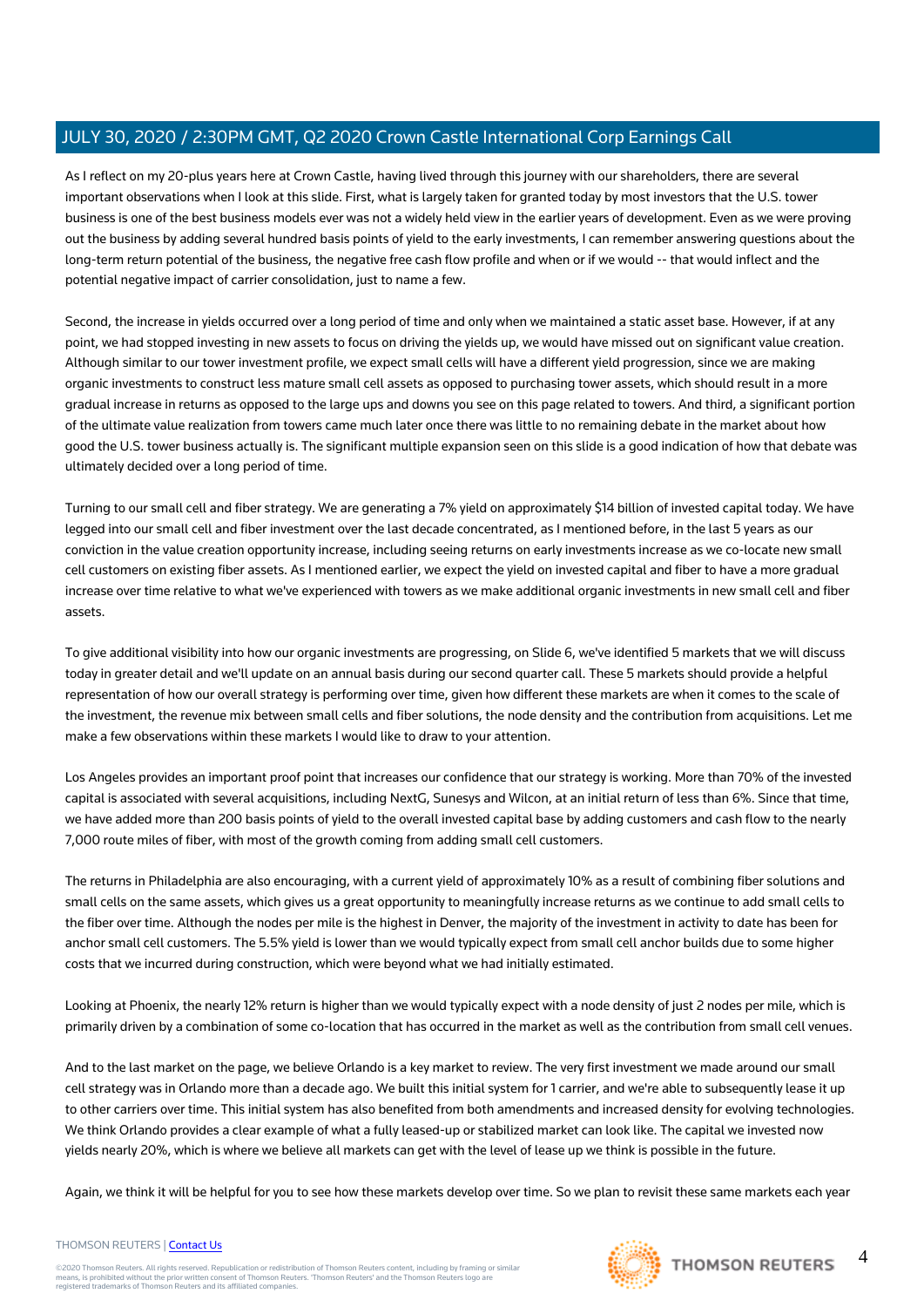to give you visibility into how their returns and operating performance evolve. Some of these markets will likely show yields increasing over time as we co-locate additional nodes on existing fiber, while others may show decreasing yields for a period of time as we expand our fiber footprint, mainly growing outside of the urban cores to cover the entire market where small cells may be.

Zooming back out, we believe our small cell and fiber strategy provides a compelling risk reward opportunity for our shareholders. As you can see on Slide 7, with 30% to 40% anticipated annual growth in data demand from current 4G applications and the additional demand that we expect to be generated by the deployment of 5G networks, we believe the long-term addressable market for small cells will be very significant. Based on industry estimates, the total number of small cells on air in the U.S. could be over 1 million by 2024. And we don't think it stops there. As a reminder, our base case underwriting has always assumed we add 1 additional tenant equivalent at 4G densities of approximately 2 to 3 nodes per mile over a 10-year period. And we believe 5G has the potential to drive network densities well beyond our underwriting assumptions. Considering the combination of 5G network requirements and the higher spectrum bands that will be available to meet future mobile demand, we believe node densities approaching 20 nodes per mile could represent an achievable upside scenario longer term.

Slide 8 helps to illustrate just how compelling the risk reward opportunity could be for our small cell strategy, all other factors being held constant. The purple line on this graph is an illustrative representation of possible total shareholder value in 10 years, with the only major change in the assumptions being no densities increasing as you move from left to right on the chart. The light green shaded area on the chart illustrates where we could be on that curve if we sustain the current growth profile of the business, which we believe we can achieve based on 4G densities. We believe the value for shareholders could potentially be 2x higher based on these assumptions.

As small cell densities increase moving left to right, you can see our -- the potential our small cell strategy could result in the value for shareholders being 4x higher in 10 years, even with only 7 nodes per mile on average. As we just went over, we believe ultimate 5G densities could be significantly higher than that, potentially approaching upwards of 20 nodes per mile over the long term.

Going the other direction, if the current volume and mix of small cell co-location activity do not increase from current levels and fiber solutions growth were to decelerate, we believe the potential downside is fairly muted, as shown on the graph, when compared to the potential upside. Similar to when we made our first investments in tower assets, nobody can predict exactly how these things are going to play out over the next 2 decades. In any case, though, we believe that having the right shared communication infrastructure assets in the midst of significant wireless data growth that is driving network investment can lead to tremendous yields on invested capital. With small cells being that kind of infrastructure asset, we are excited when we assess the potential upside in proportion to the potential downside. We see limited risk and huge potential reward, which increases our conviction that this is the right strategy to pursue.

So to wrap up, we believe that our strategy to maximize long-term shareholder value is compelling and straightforward. We are 100% levered to the largest and best market in the world for owning communications infrastructure assets. We are positioned to enable and benefit from the wave of investment our customers are expected to make over the next decade to build out 5G and meet the growing demand for wireless data. We are investing for the future. While delivering a compelling near to medium-term total return with a high-quality dividend, we expect to grow 7% to 8% per year, and we believe our strategy offers shareholders significantly potential more upside than downside.

### And with that, I'll turn the call over to Dan.

### **Daniel K. Schlanger Crown Castle International Corp. (REIT) - Executive VP & CFO**

Thanks, Jay, and good morning, everyone. We delivered another quarter of positive results that were in line with our expectations, reflect the resilience of our business during this period of unprecedented uncertainty in the broader economy. We are seeing activity on towers begin to increase, and we continue to anticipate a significant step-up in industry activity in the second half of this year, as our carrier customers invest to improve their existing networks and as 5G investments start to ramp. However, the full rebound in activity on towers is occurring a bit slower than we previously expected, which could impact our expected service margin contribution during the remainder of 2020. Despite the potential for some tower activity to occur later in the year or even potentially flip into 2021, we remain on track to generate at least 7% growth in AFFO per share this year. Because we see the situation as a delay and not a reduction in activity, we believe there is the potential that AFFO per share growth will improve and be above our 7% to 8% per year growth target as we move

#### THOMSON REUTERS | [Contact Us](https://my.thomsonreuters.com/ContactUsNew)

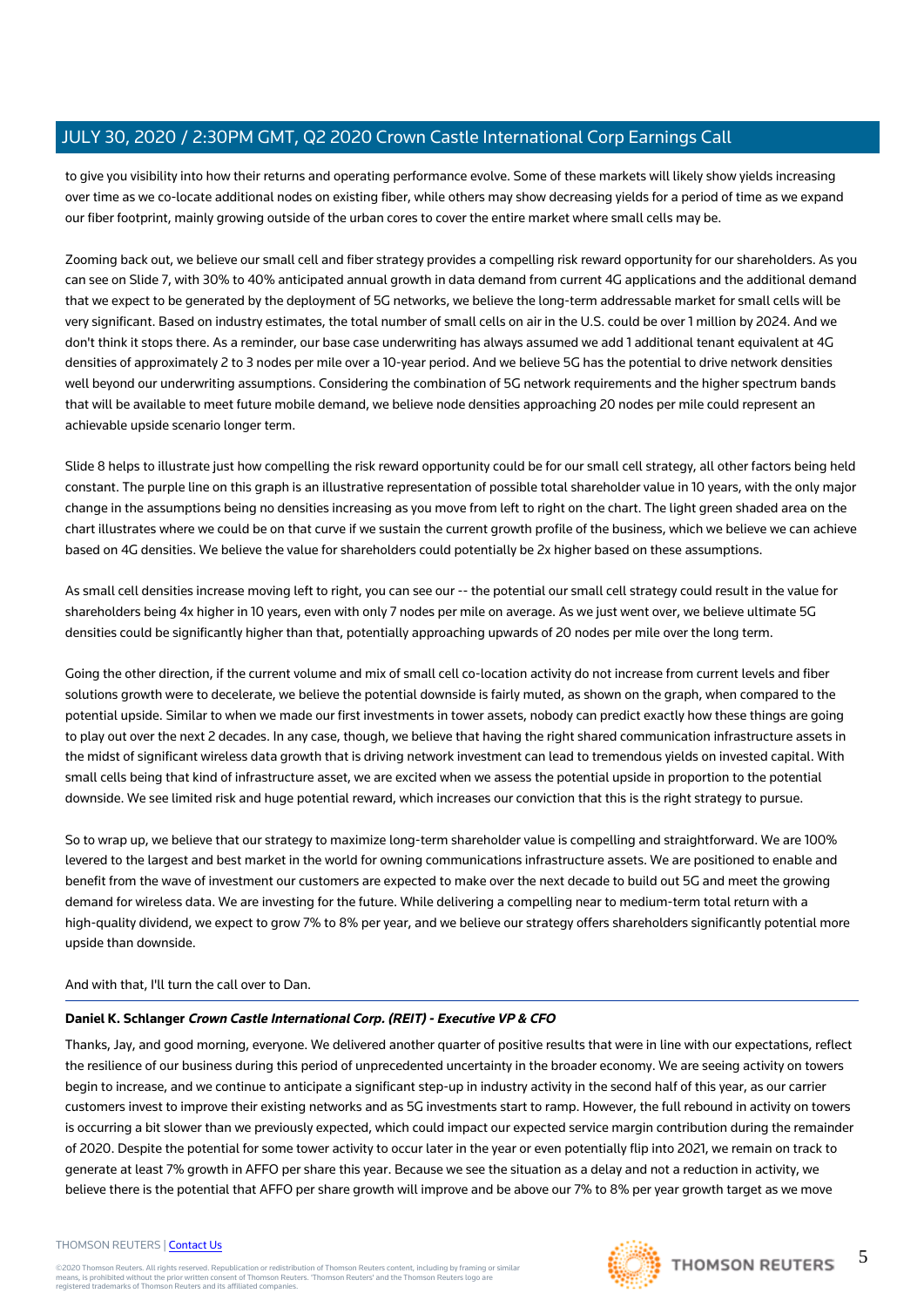into next year.

Turning to Slide 9 of the earnings presentation. We experienced another quarter of strong top line results that included 5.6% growth in the organic contribution to site rental revenues, driven by 9.4% growth from new leasing activity and contracted tenant escalations, net of approximately 3.8% from tenant nonrenewals. The revenue growth was offset by lower services contribution compared to the same period last year, resulting in more modest growth in adjusted EBITDA and AFFO per share. The lower services contribution was in line with our expectations and tied to the slowdown in tower activity that began in the fourth quarter of last year and carried through the first half of this year.

As I mentioned, we anticipate a significant increase in industry activity in the second half of this year as all our carrier customers invest to improve their existing networks and as 5G investments begin to ramp.

Turning to Page 10. We are maintaining our full year outlook for 2020. At the midpoint, this represents approximately 5% growth in site rental revenue, 6% growth in adjusted EBITDA and 9% growth in AFFO year-over-year compared to 2019 and includes approximately 6% growth year-over-year in organic contribution to site rental revenues.

Focusing on investment activities. During the second quarter, capital expenditures totaled \$414 million, including \$24 million of sustaining expenditures and \$383 million of discretionary capital investments across fiber, towers and small cells. Additionally, we returned significant capital to our shareholders during the first quarter, with our quarterly common stock dividend totaling approximately \$500 million or \$1.20 per share, representing growth of approximately 7% on a per share basis compared to the same period a year ago.

We were active on the financing front during the quarter, meaningfully improving our financial flexibility by opportunistically raising \$3.75 billion in senior unsecured notes across 2 separate offerings, with a weighted average maturity in coupon of approximately 17 years and 2.8% to refinance existing debt. Following those refinancing transactions, we have nearly \$5 billion of undrawn capacity on our revolving credit facility and no meaningful maturities until 2022.

In addition, we finished the quarter at 5.6x debt to adjusted EBITDA. We remain committed to our investment-grade credit rating and anticipate a glide path back to our target leverage of approximately 5x by the end of 2020 based on the expected EBITDA growth through the year.

Finally, I wanted to make sure you saw that we included some additional disclosures in our segment reporting in our press release and in the supplemental earnings materials we posted to our website. During the recent shareholder engagement Jay mentioned earlier, we received feedback that it would be helpful if we provided more visibility into the composition of our fiber segment. With that in mind, starting this quarter and going forward, we are providing a breakdown of our fiber segment revenues between small cells and fiber solutions as well as additional details around the composition of revenue within the fiber solutions business line. As you can see for this quarter, our fiber solutions business grew 3% over the same quarter in 2019, and our small cell business grew 17%, both in line with our expectations. We have also provided return metrics, both by segment and for the consolidated business in our supplemental earnings materials. We hope this additional disclosure aids in your ability to analyze our business going forward.

So to wrap up, our second quarter results were in line with our expectations, and we believe we remain well positioned to generate at least 7% growth in AFFO per share in 2020, with the potential for growth to improve next year. Looking further out, we believe our ability to offer towers, small cells and fiber solutions, which are all integral components of communications networks, provides us the best opportunity to generate significant growth while delivering high returns for our shareholders.

With that, let me turn the call back over to Jay.

### **Jay A. Brown Crown Castle International Corp. (REIT) - President, CEO & Director**

Well, before we take questions, I wanted to speak to the separate press release we issued yesterday. We heard your desire for us to enhance our corporate governance and have outlined the enhancements our Board is making on this front, including instituting a mandatory Board retirement policy. Specifically, the Board began a process 2 years ago focused on near-term refreshment to advance its

#### THOMSON REUTERS | [Contact Us](https://my.thomsonreuters.com/ContactUsNew)

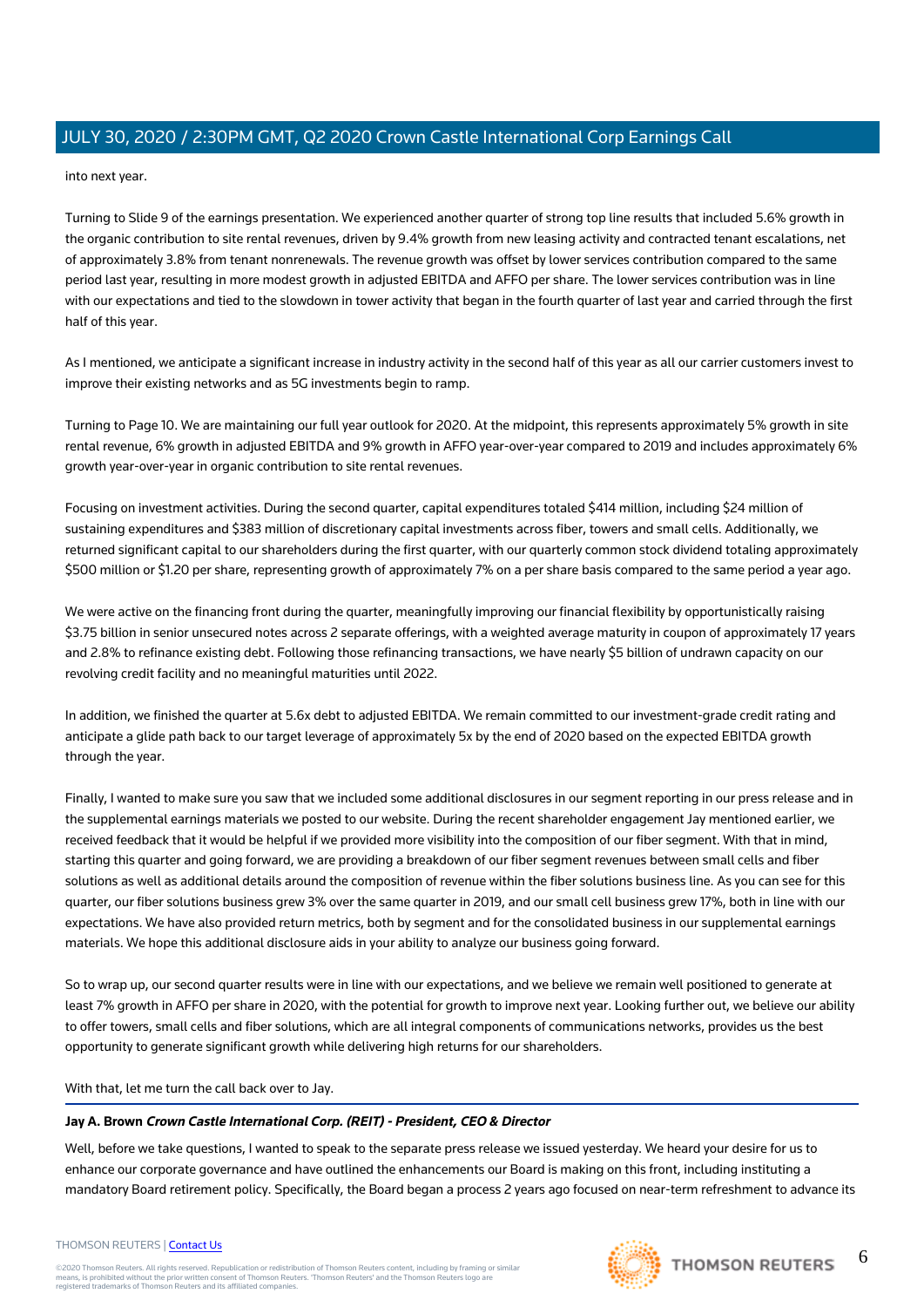objective of adding highly qualified independent, diverse individuals with relevant experience and expertise to oversee our strategic execution and continued value creation. The Board has determined to phase in the implementation of the mandatory retirement policy to provide a transition period for the 5 current Crown Castle directors who are over the age of 72. This phased implementation will result in 3 of our current directors not being renominated for election in May 2021 and an additional 2 current directors not being renominated for election in May 2022 at our annual meetings of shareholders. The collective advice, oversight and wisdom of these directors have been significant drivers in the creation of Crown Castle's unmatched portfolio of towers, small cells and fiber.

On a personal level, I'm grateful to these directors for their mentorship, their support and their friendship throughout my career here at Crown Castle. There is no way we could have executed on our strategy that has created so much shareholder value over the last 20 years without their leadership. On behalf of all of our shareholders, I'd like to thank them for their tireless work in helping to create what Crown Castle is today. The Board has hired a leading search firm to assist with its search for independent directors who bring the right mix of skills, diversity and relevant experience to help our Board further drive sustained value creation.

Also, as noted in the press release, the Board is committed to reviewing the company's executive compensation program to ensure it continues to align with the interest of all our shareholders and industry best practices. We are certainly grateful for the feedback our shareholders have provided for us on our corporate governance and believe these actions demonstrate our Board's desire to be responsive to that feedback.

And with that, Vicki, I'd like to open the call for questions.

### **QUESTIONS AND ANSWERS**

### **Operator**

(Operator Instructions) And we will take our first question today from Simon Flannery with Morgan Stanley.

### **Simon William Flannery Morgan Stanley, Research Division - MD**

And thanks for all the additional disclosure. Two, if I may. One on fiber solutions. Could you just talk about the activity in the business? It looks like still growing around that 3%. Any impacts you're seeing from COVID?

And then on the return point on the small cell. Perhaps it would be helpful if you could just go through your capital budgeting process and how you think about setting your CapEx plans and your return hurdles just to put that through the filter to get those sort of long-term targets? Any sense on that process would be great.

### **Jay A. Brown Crown Castle International Corp. (REIT) - President, CEO & Director**

Sure, Simon. On your first question around the fiber business, similar to what we talked about last quarter. As you can see from the disclosure, the majority of our customers are carriers and large enterprise, specifically in the financial, health care and education sectors. So we have seen very little to no impact from COVID in the business there. It hasn't impacted either the gross revenue growth or churn. So things have basically come in where we expected them to. In total, in the business, less than 5% of the revenues are coming from small or medium businesses. There are -- as I mentioned last quarter, we have had some customers request the delay in installation of new services that they've limited access to their facilities. But that hasn't really had any material impact. So there's no change to our overall guidance, no change to the revenue growth or churn profiles there on the fiber side.

In terms of our return process, how we go about allocating capital internally, we have a really rigorous process that we go through for each of the investments that we make. And some of the materials that we're laying out here this morning of showing co-location and returns over time are things that we've looked at historically to evaluate different markets and how carrier behavior looks. And given, obviously, the nature of the business, because we're putting up a significant amount of initial capital, one of the things that's most important to that evaluation is what do we think the future demand for the asset will be. So as we noted on the fourth page there, you can see the returns initially when we go and build an initial system, generally, we're investing that capital somewhere in the neighborhood of about a 6% to 7% initial yield on invested capital. So the first thing we look at is are the terms in line with that expectation. And then it really comes down to an evaluation of what we think the future growth around those assets will be.

#### THOMSON REUTERS | [Contact Us](https://my.thomsonreuters.com/ContactUsNew)

©2020 Thomson Reuters. All rights reserved. Republication or redistribution of Thomson Reuters content, including by framing or similar<br>means, is prohibited without the prior written consent of Thomson Reuters. 'Thomson Re



7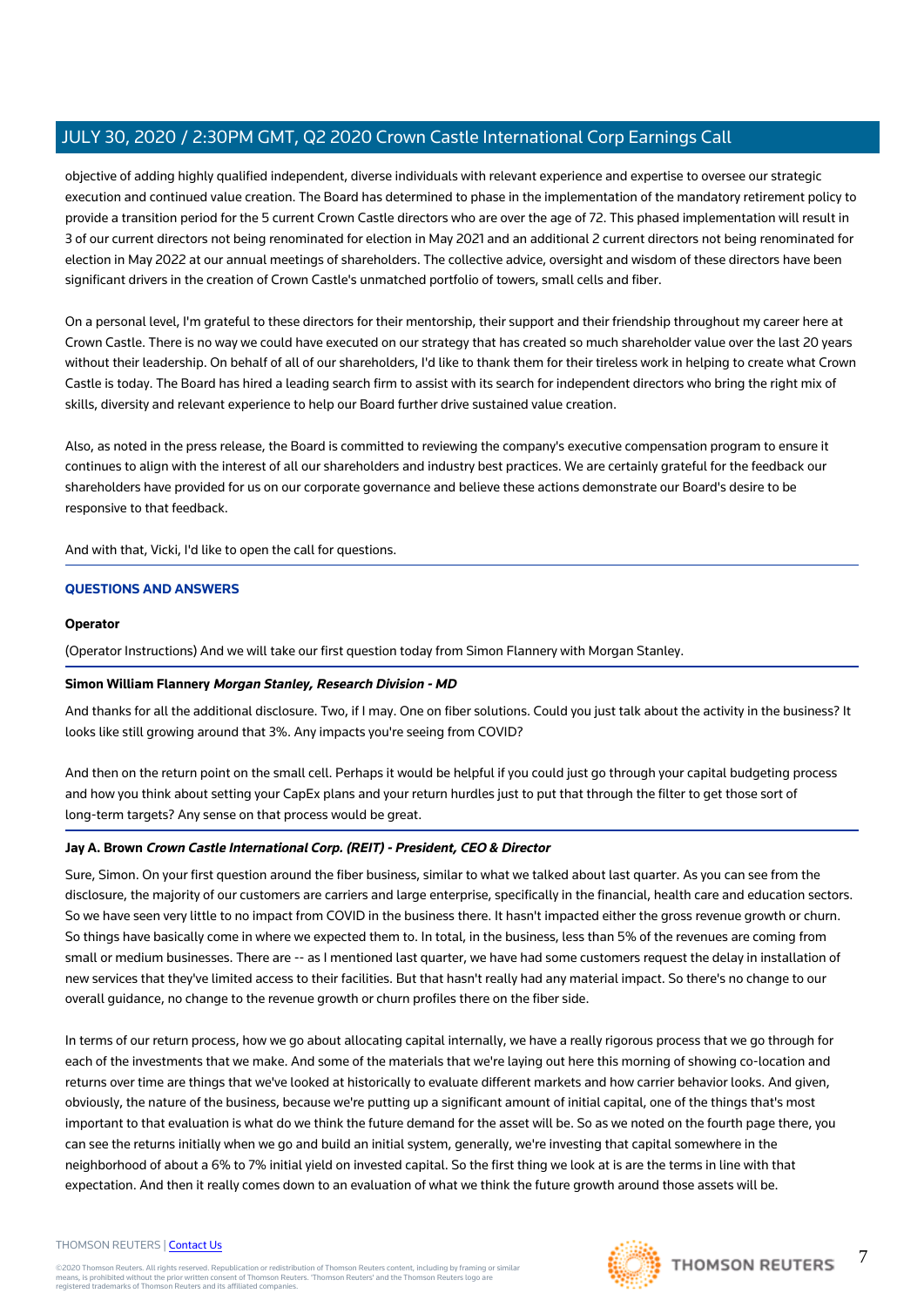As you've heard us talk about, we're primarily focused in the top markets in the U.S. We think that is where the preponderance of the capital will go, both our capital as well as the carrier investment, as the networks densify and move towards 5G. And we think that sets us up for -- long term sets us up for terrific returns in the business in order to deliver great returns for shareholders. So it's a combination of making sure we get the terms right out of the gate financially and then assessing what we think the future lease-up is going to be.

And last thing I would just say on this point. We're in this business because we think it generates a lot of returns for shareholders over a long period of time. And there are plenty of RFPs in the market that so far, and I think this will continue to be the case, where we decide not to participate because either we think the economics aren't appropriate out of the gate, where we think the potential for lease-up and long-term economics just don't make sense and don't make the business look like a tower business ultimately. So that's the framework through which we're evaluating our capital investments and plan to continue on that path.

### **Operator**

Next is David Barden with Bank of America.

### **David William Barden BofA Merrill Lynch, Research Division - MD**

So Dan, I guess the first one is on the guidance. Looking at the first half versus the second half, the math implies a pretty substantial acceleration in EBITDA, just to get to the low end, let's just say, roughly 7% sequentially accelerated from the 2% we saw in 1Q. And then when you look at what that math implies, you kind of land it around [9.45%] or so for the fourth quarter EBITDA that we annualize that over the low end, and all of a sudden, growth is accelerating to the 9% level in 2021. So could you kind of help us understand kind of where that conviction that you can kind of see this acceleration comes from? That's the first question.

And then I guess the second question, Jay, thank you again, I think that everyone's going to welcome the additional disclosures here. You've kind of historically talked about carrier self-perform as the biggest competitor in the marketplace. Could you talk about how, as you think about the pan as carriers are building out their own facilities in markets, that kind of erodes the opportunity to get colocation in those markets. So how big is this opportunity for you as you think about it from a capital budgeting standpoint?

### **Daniel K. Schlanger Crown Castle International Corp. (REIT) - Executive VP & CFO**

Sure. I'll take the first question. Thanks, David. On the guidance, as you pointed out, there is a significant ramp from the first half to second half. And we've been talking about that since we gave our outlook and certainly said that when we were talking through the first quarter. We have seen an increase in activity, as we indicated, as Jay and I talked about in our prepared remarks. And we think that it is leading to what we see as a significant ramp in activity and ultimately, our cash flows and EBITDA generation going into the second half. But as you pointed out, it is a pretty big ramp. We've seen the beginnings of all of those activity and those applications coming in. But as we talked about, they pushed out a little bit from what we expected. So we do think that we'll likely be on the lower end of our guidance. But what it does show and what we were alluding to a few times, too, was that if that comes to be and filters through the way we expect it to, that we see a lot of that momentum going into 2021. And when we give our guidance next quarter, we'll confirm what we think that will ultimately be and how that will play out and what it will look like going forward, but we think there's a chance that it is going to be above our 7% to 8% longer-term growth rate target. So we feel good about the activity levels around the business right now, even if they are just happening a little bit later than what we would have expected when we started and gave guidance in October.

### **Jay A. Brown Crown Castle International Corp. (REIT) - President, CEO & Director**

On your second question, Dave, around the carrier self-perform and the impacts to the business, first thing I think I would start with is just sort of fundamental to the product offering that we have to the carriers. We're providing a low-cost solution to the carriers. And as has been proven out with towers over a long period of time, the carriers are thoughtful about how to lower their overall cost of network. And they have moved to a shared solution on the tower side because that's the lowest cost for deploying the network. We believe the exact same thing is going to happen with small cells. In fact, the solution that we're offering to carriers is basically 50% reduction in their overall costs over time as them owning it themselves. And over time, they've proven to be thoughtful allocators and diligent around costs, and we think they'll come to us as a result of being able to save meaningfully on the network deployment side.

That also means, though, that we're not going to do it all. And so when I look at the carriers self-perform and the comments that they've

#### THOMSON REUTERS | [Contact Us](https://my.thomsonreuters.com/ContactUsNew)

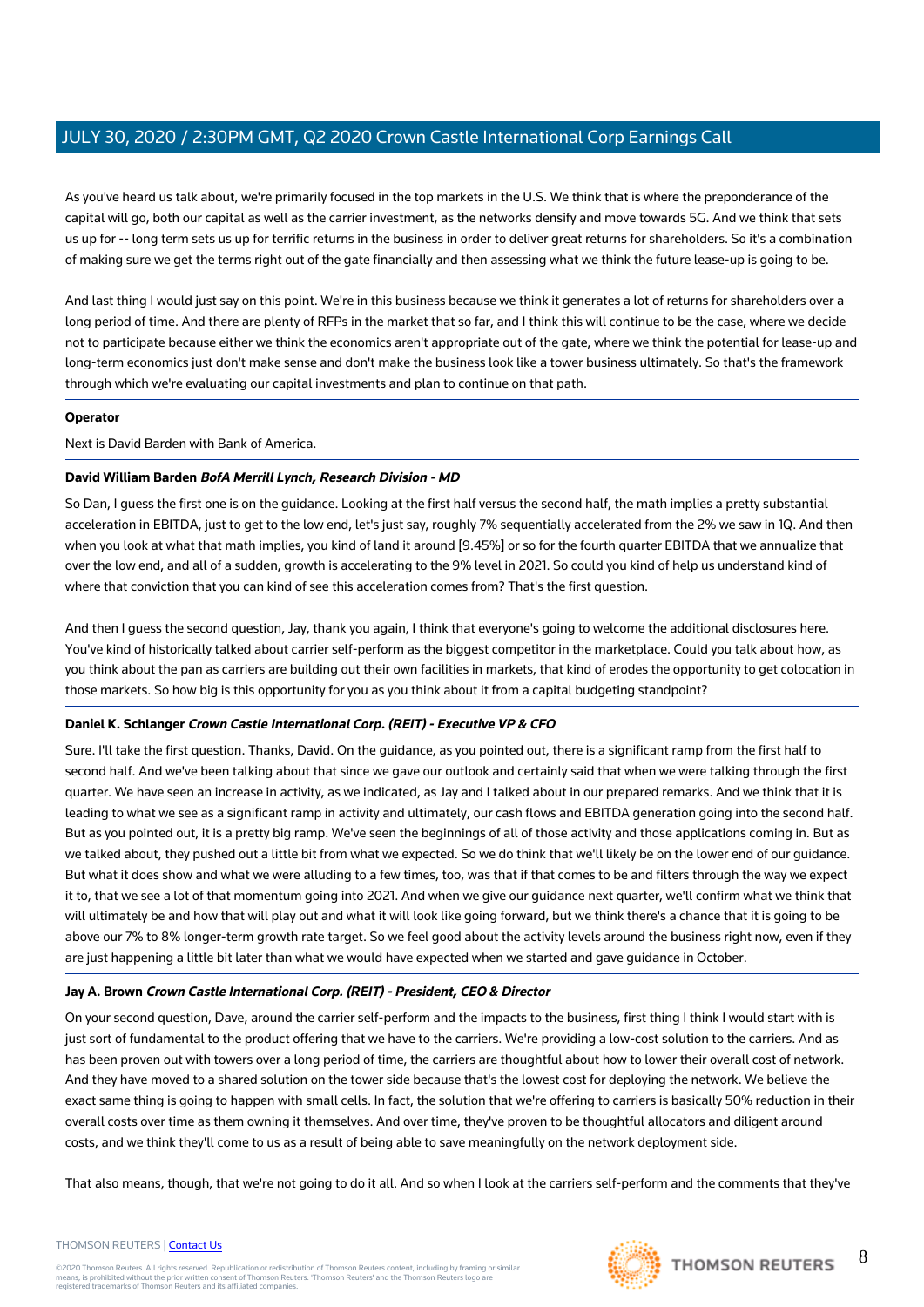made about their need to deploy and build their own small cells, the reality is we will not be able to offer or have an interest in offering a shared solution everywhere in the U.S. that small cells are needed. Our strategy has been pretty clear from the beginning that we're focused on the top markets in the U.S. and dense urban and suburban areas, where we think there's going to be significant co-location over time. And that doesn't mean we're going to build fiber everywhere for the carriers. So there are going to be places where they need to build it in order to provide to us, as consumers, a ubiquitous solution.

As I look at the total addressable market where our fiber is going, I believe we're in a sweet spot thereof. We're likely putting this capital based on what we believe will happen over a long period of time in the places that are going to have a disproportionate amount of future demand for small cells. So as we've shown in the fiber markets laid out on the page there, so far, we've been able to allocate that capital into places where there is -- has been future colocation, and we think there will be plenty of addressable market in the future to continue to drive those returns and achieve really attractive outcomes for shareholders.

On the last point around capital budget, one of the benefits of this business is you get long visibility. Whenever we commit to customers that we're going to go out and build nodes for them, there's about a 2- to 3-year build cycle. And so you can look at the nodes that we have in process as a proxy for what capital deployment is going to be for the next 2 to 3 years, because we've made those commitments to customers at that point once we've signed up the nodes.

So one way, and we talk about this every quarter of kind of the total pipeline, and Dan walked through it in his comments, if that pipeline starts to change, then there could be a point where it goes up or down relative to overall demand. But that gives you quite a bit of lead time in terms of what we think capital spending is going to look like.

### **Operator**

Our next question will come from Phil Cusick with JPMorgan.

### **Philip A. Cusick JPMorgan Chase & Co, Research Division - MD and Senior Analyst**

Can we just dig a little bit into that slower ramping activity? Is there any of this, do you think, due to COVID at the municipal level? Or is this more carrier demand not getting started as quickly as you expected? And has there been any inflection there as we've come into July?

And then second, Jay, if we can go back to that 1 million small cells like 2024 that you mentioned. Remind me where you are now and what the pace of carrier conversations look like? You haven't announced a major new small cell award in quite a while. And given the long build cycle, I don't know how we get to a -- that big of a number by 2024 without a pretty big ramp near term?

### **Jay A. Brown Crown Castle International Corp. (REIT) - President, CEO & Director**

Yes. On the first question, I think we've talked about this going all the way back to October of last year when we first gave the guidance. It's very difficult to be super precise as to when inflection points and activity happen in the business. And given that this is a recurring business, once we sign up the lease, it stays for a very long period of time. It becomes less important to be -- to figure out exactly which quarter a certain lease ends up in. And I would describe the activity and the pushout as nothing other than slightly different than what we anticipated when we gave the guidance in October of 2019. But in terms of overall activity and what the carriers are focused on, and I think this is reflective of the statements that they've made -- they've been making publicly, we see no change in behavior activity long term that has any meaningful impact into our long-term growth rates around towers or small cells. So we think it's purely just timing.

And as Dan mentioned in his comments, where that is most pronounced in our numbers is not really in the recurring components of the business, but in the services component of the business, where we do some preconstruction work for the carriers. And depending on when that hits, if it slides into 2021, then obviously, we don't get the benefit this year. So more so around that preconstruction work on the services side and no real change in activity from the -- from our expectations of what the carriers will do, just a slight change in timing.

On your second question around the awards of small cells. Our experience has been over time that the carriers award small cell nodes in large bulks. And this is very different than kind of the tower historical experience where towers are leased 1 single tower at a time. And

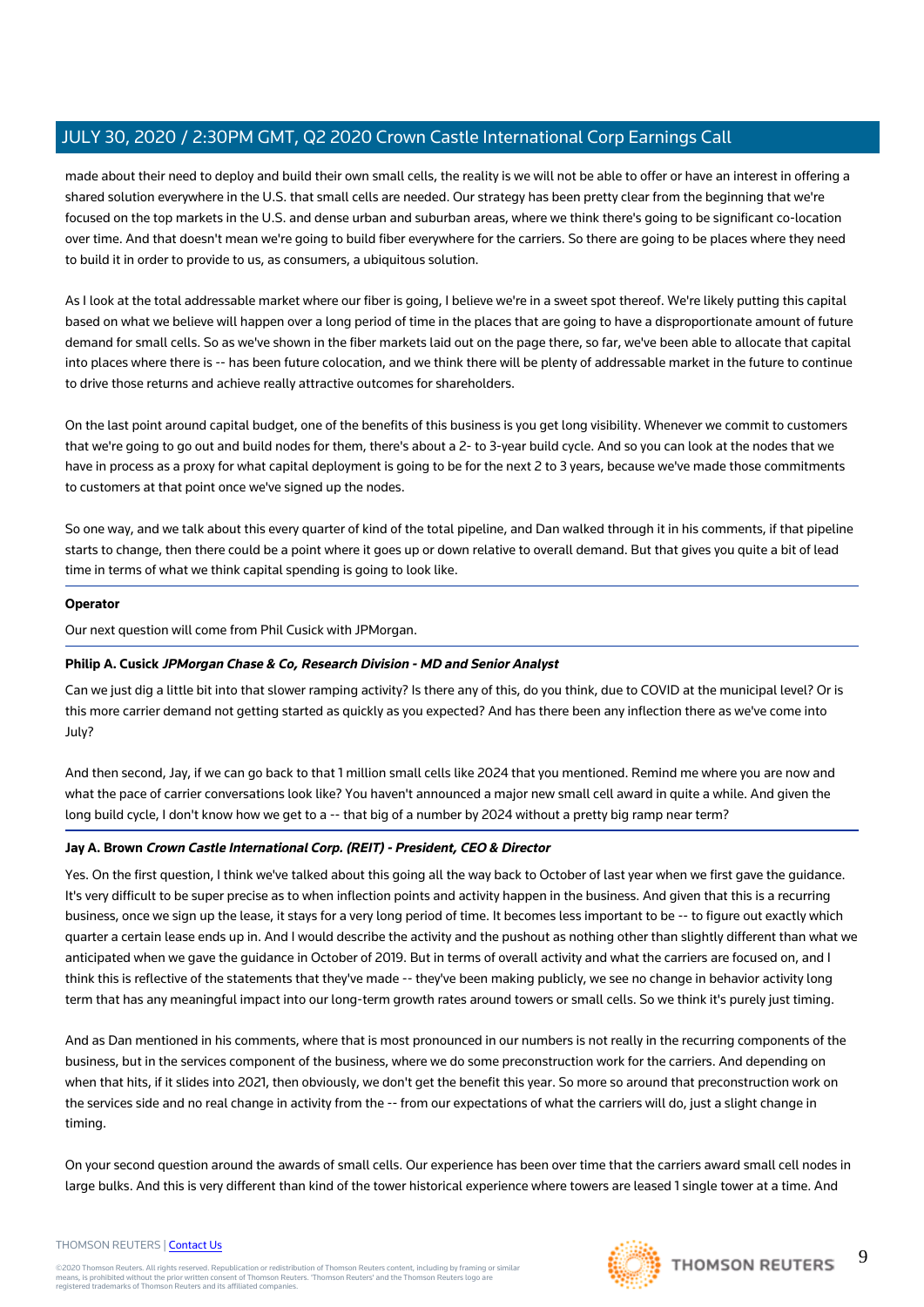it's very rare in the tower business to have an entire market deployed at one time. But because of the nature of small cells being integrated and connected with fiber, they tend to look at either entire markets or large sections of a market, and we've won awards on that basis. So -- and we've continued to win awards and the total number of nodes has continued to go up, but we haven't signed any major ones in the last couple of quarters. We don't view that as a change in the business. We think it's just reflective of kind of the natural timing and ebb and flow that we'll see over time. So I don't -- I think we will continue to see some lumpiness in that, and the tower business may be a little steadier in terms of the way leases are signed, but there's just a little bit of difference in terms of how the carriers think about those network deployments.

### **Philip A. Cusick JPMorgan Chase & Co, Research Division - MD and Senior Analyst**

Yes. It's just that 1 million in 4 years is a pretty big delta from what are several hundred thousand industry today. It sounds like there may be conversations about future rewards happening at least, if not those awards coming anytime soon?

### **Jay A. Brown Crown Castle International Corp. (REIT) - President, CEO & Director**

Well, I think there is no question that from the comments that we're making as well as industry estimates as well as what the carriers are thinking that we believe we're right on the doorstep of a significant increase in this activity over the coming years. And I think all of the industry estimates would suggest that, that ramp is coming significantly. I think there's probably some debate today as to how many actual small cells there are on air. So the math there would put the total small cells on air north of 200,000 today, but growing to 1 million over 5 years, which indicates that we're sort of right at the early stage of seeing significant increases over the next coming years.

### **Operator**

We'll go to Rick Prentiss with Raymond James.

### **Richard Hamilton Prentiss Raymond James & Associates, Inc., Research Division - Head of Telecommunication Services Equity Research**

I want to, again, echo, thanks for the fiber versus small cell revenue split. We would love to get the third quarter '19 and fourth quarter '19 numbers before they actually get reported out in 2020, that would help us. But as you think about disclosure, some of the shareholder comments out there had also been what about breaking out maybe a little more disclosure on KPIs, such as new lease activity, escalators and churn. Do you envision providing those breakdowns at the segment level, fiber solutions, small cell. Tower versus just aggregate?

### **Daniel K. Schlanger Crown Castle International Corp. (REIT) - Executive VP & CFO**

Yes. Rick, I think what you saw us do is take what we think was a meaningful step in trying to add disclosure to how our strategy is playing out over time. And you can see that what we've given in terms of the revenue of fiber solutions versus small cells versus towers, you can line up to get to what the net growth rates are in each of those businesses. And as we discussed, they're right in line with what we told people had expected. And what we're trying to do is provide a long-term view of how this business will play out and what to look at over time and how we think about it. And the way we think about it is really in this type of the market analysis that we went through. And it won't move on a quarter-to-quarter basis. That's why we're going to update it annually to show you kind of what we think is a reasonable estimate or a reasonable expectation of how these things can move over time. It will be very difficult to try to do that on a quarter-to-quarter basis. So what we've done at this point, we believe, gives really good insight into the business and how it is playing out and how we think about it. And we think that, that hopefully is sufficient. To the extent that there are other things that investors would like to see, we would absolutely take that feedback and take it into consideration and think through it about whether we want to do that going forward.

### **Richard Hamilton Prentiss Raymond James & Associates, Inc., Research Division - Head of Telecommunication Services Equity Research**

Okay. How about -- can you update us as far as how many nodes are on air or in backlog or what that total is? Jay, you mentioned there's been a couple of nodes, but not many, but it certainly helps if we also know kind of what's happening with the nodes.

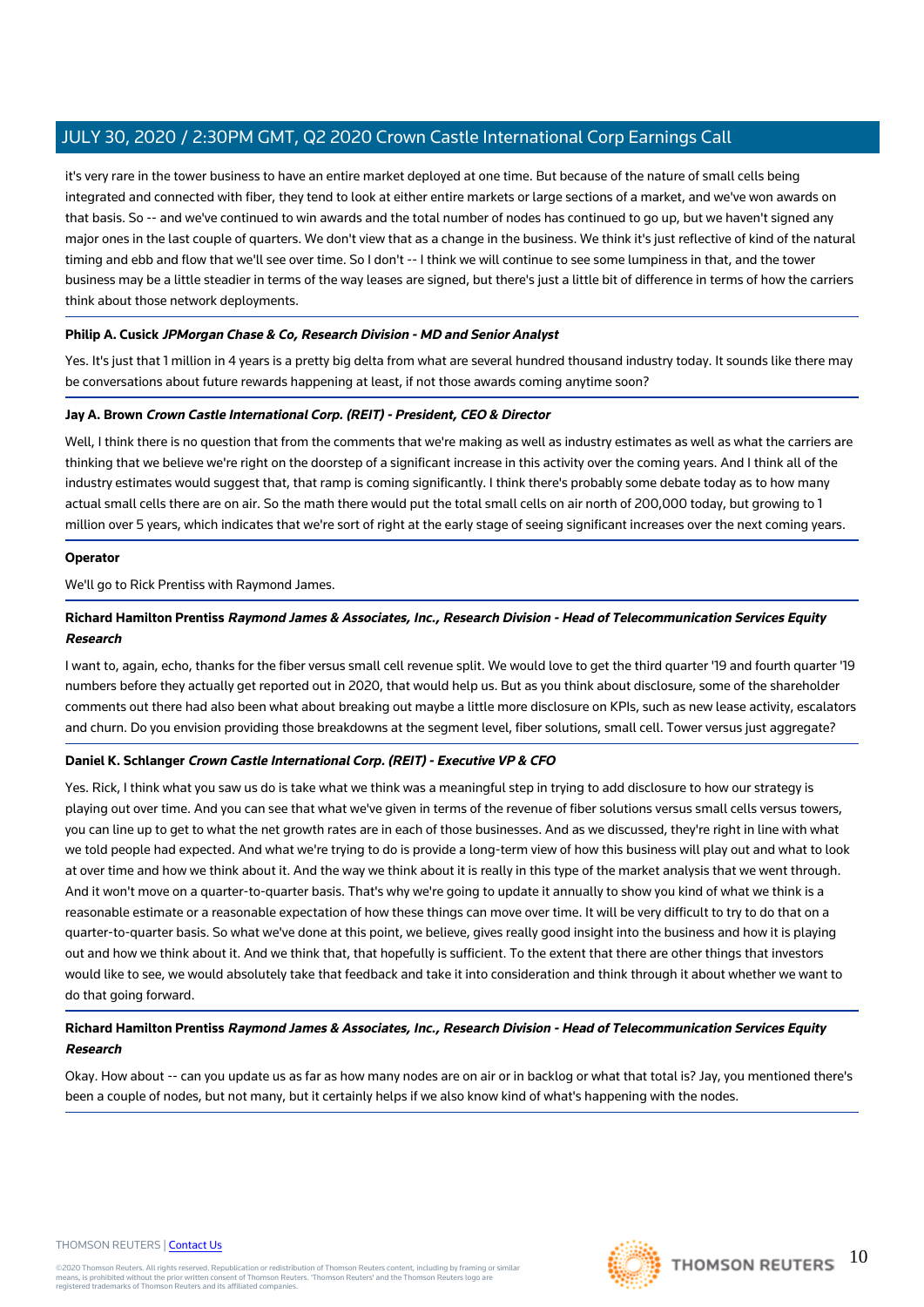### **Daniel K. Schlanger Crown Castle International Corp. (REIT) - Executive VP & CFO**

Sure. We're at a little over 45,000 nodes on air and around 25,000 nodes in the pipeline. So overall, a little more than 70,000 nodes on air in the pipeline. That's not significantly changed from last quarter. So like we mentioned, we haven't made significant bookings in the quarter, but we did put some on it.

### **Richard Hamilton Prentiss Raymond James & Associates, Inc., Research Division - Head of Telecommunication Services Equity Research**

Makes sense. And then, Jay, I think your comment is exactly right to feel about maybe small cells are more lumpy or I'd even call it chunky versus towers is more consistent. As we think about the next couple of years from the carriers, could there be a little more shifting to macro tower versus small cells as we see T-Mobile focus on the merger integration of Sprint, the C-band auction comes out and maybe companies like Verizon might want to participate. So the -- I would think one of the other lumpy, chunky aspects could be where carrier CapEx is getting focused on any given year or 2 over a 10-year period. Is that fair?

### **Jay A. Brown Crown Castle International Corp. (REIT) - President, CEO & Director**

Yes, I think that's possible. There will be some movement there. I think what we'll see as we move into both the end here of 4G densities and into 5G, I think you're going to see a mix of what we've seen historically with the migration from 1G to 2G, 2 to 3 and 3 to 4. Across the tower portfolio, I think you're going to see the carriers go through and add the 5G technologies. A lot of that will incur on existing sites. As they think about how to densify the network, we think disproportionately on the densification side, they're going to need to use small cells in order to get to that densification. So I think each carrier and by market will be making judgments around kind of the increased or upgrading of their network to 5G and using the existing assets to do so, as well as the mix of the necessity to improve and increase the density of the network, and that probably goes towards small cells. I think that we will see some continued lumpiness on that front. I also think that it will not be kind of across the nation the same answer. So as we look at it on a market-by-market basis depending on the spectrum bands that they have, the capacity inside of those spectrum bands and what they're trying to accomplish, I think we'll see some pretty significant variation market-by-market as to whether or not the share of wallet is going towards macro sites or small cells.

### **Daniel K. Schlanger Crown Castle International Corp. (REIT) - Executive VP & CFO**

And I think, Rick, just one addition to that. One of the reasons we're excited about the position we're in is that whether the carrier spend tilts towards towers or towards small cells in any given period, we are the beneficiary of that. And we think that having a solution-based offering as opposed to a product-based offering of we can help with networks is just a better place to be, as these networks will become more converged and the spending patterns of our customers are going to have to be more nuanced and nimble. And we think we're in a just a really good position to be part of that conversation at a much more meaningful level across the board.

### **Richard Hamilton Prentiss Raymond James & Associates, Inc., Research Division - Head of Telecommunication Services Equity Research**

I guess, it's safe to say you're not going to put out like 5-year plans to different segments of the business?

### **Daniel K. Schlanger Crown Castle International Corp. (REIT) - Executive VP & CFO**

No, that's not our intention at this point. Like I said, though, we'll take feedback and understand where people want us to go. What we're trying to do, as I mentioned a second ago, is really provide the type of information that we look at to assess whether the investments we're making are making sense or not. And that's really where we landed is you're seeing a lot of the information that we look at in order to make sense of what these markets and what these investments are doing. And you'll see that progression over time in a way that I think addresses the underlying question of whether this business is working or not.

A 5-year plan is obviously very difficult to make happen in a public context. But also, it's a set of assumptions that clearly won't come true. They may be directional. And we did those with our guidance and with our 7% to 8% target. So we think we're kind of right in line with what the core ask has been from the feedback and engagement we've got with our investors.

### **Operator**

Next question is from Colby Synesael with Cowen.

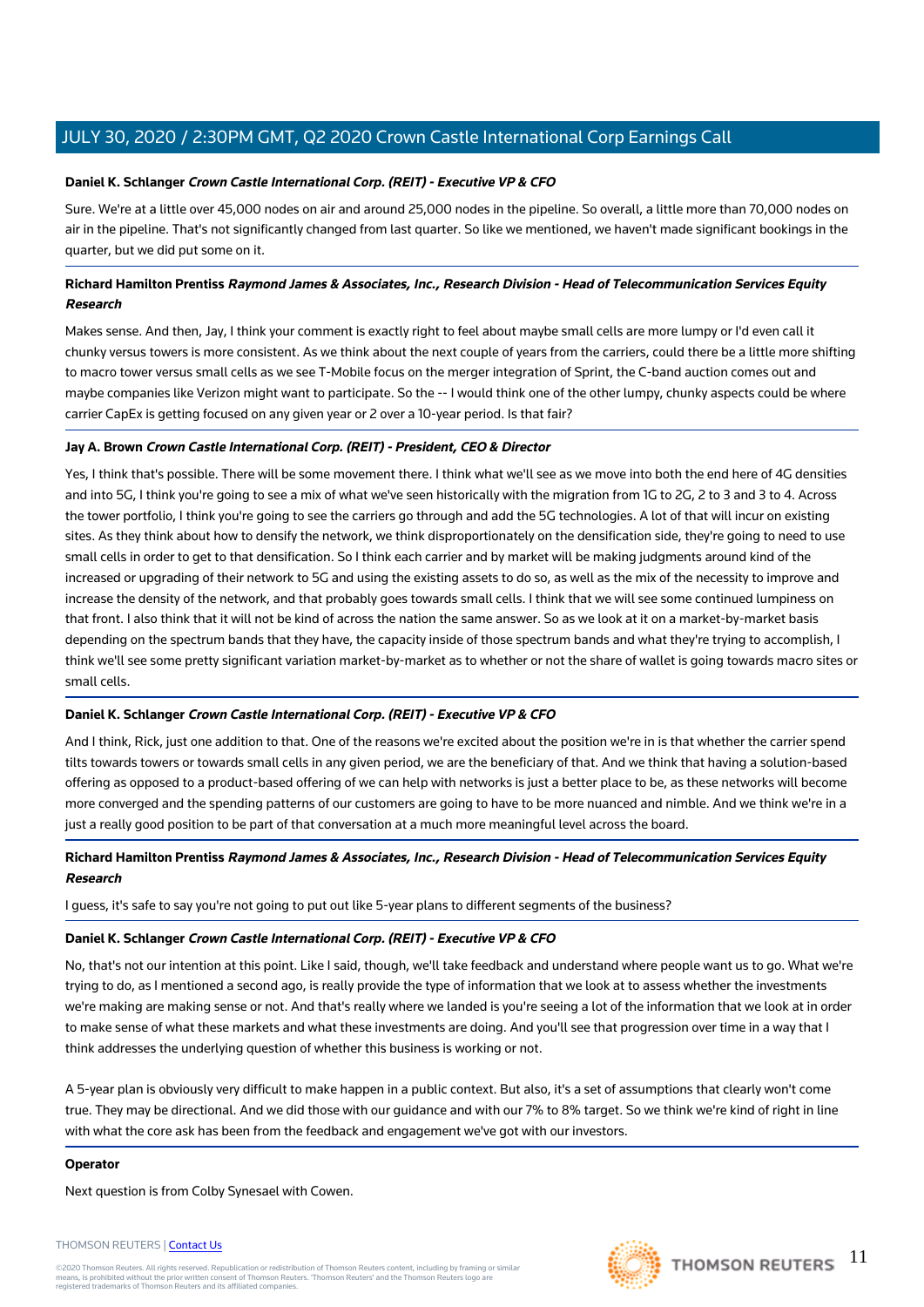### **Colby Alexander Synesael Cowen and Company, LLC, Research Division - MD & Senior Research Analyst**

Two, if I may. First off, I think your fiber CapEx, including small cells and then the fiber solutions business was \$1.4 billion in 2019. Can you remind us or tell us what the guide implies, your expectations are for that in 2020? Just broadly, how you see that playing out over the next few years? One can make the argument, at least we potentially made the argument that given the significant investment in the last 5 years, you could potentially be in a position to sustain similar types of top line growth in your fiber business even at lower CapEx profile. I'm just curious how you think about that.

And then secondly, and I apologize for going back to this, but can you give us some color on what your services business looked like in the month of July? And I'm getting a lot of questions, and I'm sure other analysts are as well in terms of just investors really trying to get some more color on how you feel confident in maintaining your guidance for the back half of the year. And whether or not that's evident with what you're already seeing in July? Or does it still assume some significant ramp beyond what you're already seeing -- beyond what you're actually having in terms of conversations, and it's still somewhat of a hope opposed to real hard conviction?

### **Daniel K. Schlanger Crown Castle International Corp. (REIT) - Executive VP & CFO**

Yes. Thanks, Colby. On the first question, our guide for 2020 is about \$1.2 billion of CapEx in the fiber business for both fiber solutions and small cells or fiber segment. And with your question on lower CapEx to sustain growth, it really is going to be predicated on how much colocation versus anchor builds we can have and whether we're building out additional portions with markets we're in or whether we're leasing up on the markets that we already have. And you can see that in some of our market analysis, something like Los Angeles, where we're actually adding a significant amount of yield, 230 basis points of yield over the 3.7 years that we've had these assets and a lot from the acquisition from the time of acquisition until now. That's more because of the co-location that's happening. And if we do that, yes, CapEx will come down. If we continue to build out markets, which we think, as Jay pointed out, is a good investment as long as they continue to meet our investment hurdles and the lease-up, we believe, is a reasonable assumption going forward, then that -- the CapEx intensity may be where it is now for a period of time. But much like the tower business, once we maintain a stable asset base and slow down that capital, we believe that is when the yields will expand significantly. It's just hard to tell from where we sit today when that might happen. Given the substantial ramp that we're looking at and what Jay alluded to a minute ago in the 5G build-out of small cells, it's just hard to know if it's going to take a few years or not for that stability in the asset base to happen and how that happens and where it happens, at which location. So we'll -- like I said, we'll give guidance in 3 months about what 2021 will look like. And hopefully, that will give another data point to inform what you're thinking on. But yes, there's potential that our growth rate can sustain and we bring CapEx down. There's also potential that our growth rate could expand and then we bring CapEx up, depending on the level of activity that we see coming.

### **Jay A. Brown Crown Castle International Corp. (REIT) - President, CEO & Director**

On your second question, Colby, around what would we look at when we give the guidance. Certainly, we look at a number of factors. One of those factors is what is our most recent activity. And to your question, we definitely looked at the activity that we saw in July of this year as we consider what we were going to do with our outlook for the full year.

We also look at what is our application volume for the year as well as the conversations that we're having with carriers and the activity that appears to be coming. So it's a wholesome look in terms of all of the various factors that one would look at in order to try to figure out where we believe the activity is going to go.

And I think in the comments that both Dan and I have made in our call and as you saw in the press release, I think we're trying to point to the fact that we see every indication of an environment where activity and traffic is increasing and being exactly precise as to when that services activity of preconstruction work will show up. We do think it's -- we're going to start to see a meaningful increase in the second half of this year and then carry over into 2021.

### **Operator**

And we'll go to Tim Long with Barclays.

#### THOMSON REUTERS | [Contact Us](https://my.thomsonreuters.com/ContactUsNew)

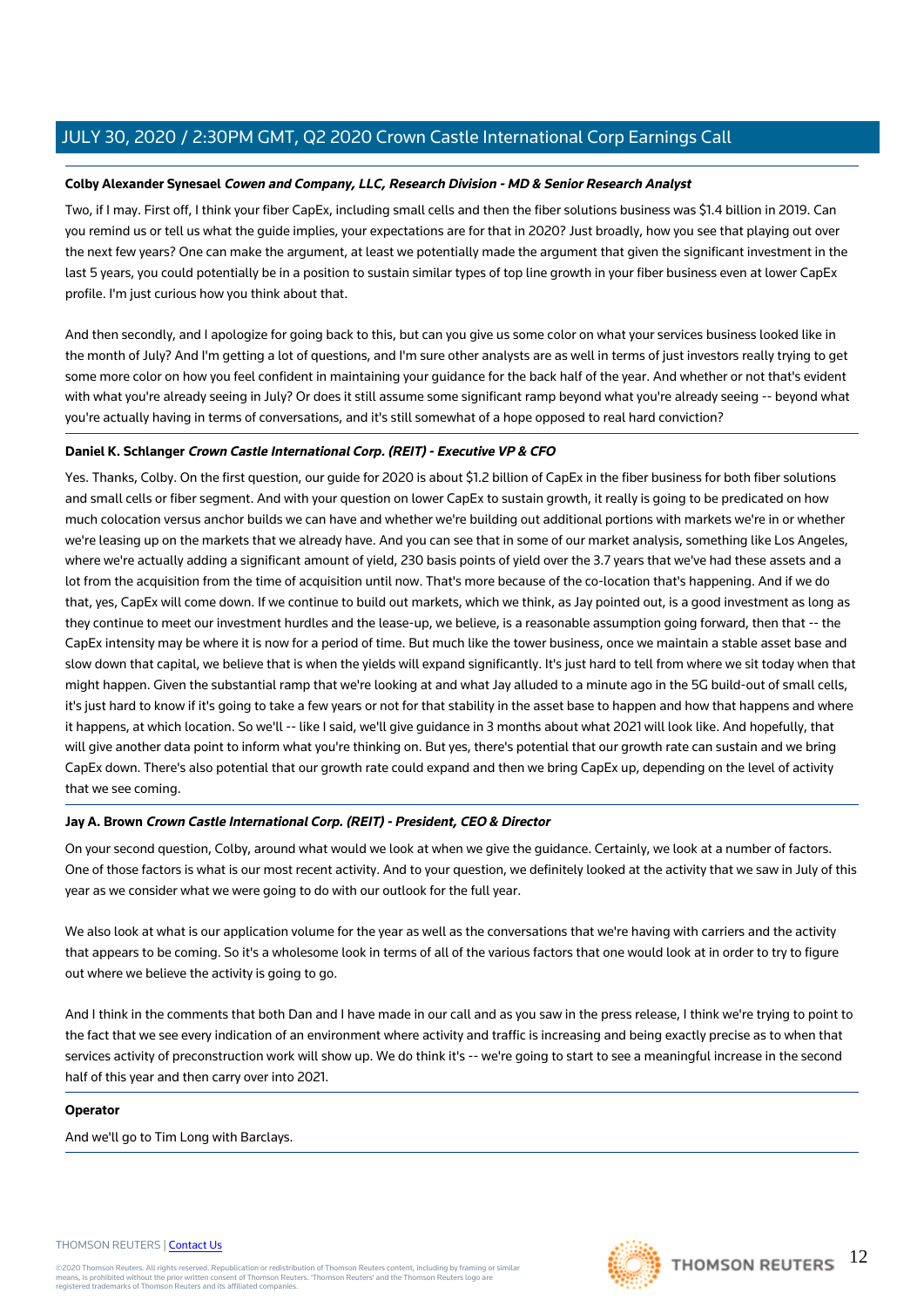### **Timothy Patrick Long Barclays Bank PLC, Research Division - MD and Senior Technology Hardware & Networking Analyst**

One question, one follow-up, if I could. First, could you just give us a little update on edge compute, and you've got the deal with Vapor IO. So any developments there? And any change in outlook?

And then secondly, on the fiber business. I appreciate those target cities. Probably a difficult one to answer, but could you just give us a little color on how yields are different in markets kind of based on competition of fiber assets? I'm assuming some places are much less competitive and such more so. So what kind of a factor does that play into yields in some of these larger cities?

### **Jay A. Brown Crown Castle International Corp. (REIT) - President, CEO & Director**

You bet. On your first question around edge compute, I mean we continue to see a significant amount of value and opportunity around that network or access edge, as we've described it, which really requires a combination of fiber and network integration. And Vapor has - our investment in Vapor has continued to give us a pretty good view as to where we think the world is headed on that front. We're operational in about 4 markets today, and we're building out a number of other markets. It's not material to our overall results today, and I don't expect it will be in the near term, but I do believe edge compute is another example of why, as Dan mentioned in one of the questions earlier, this combination of providing a network solution to the carrier, the combination of towers and fiber gives us a really unique view as to where networks are developing and where the opportunity is. And edge compute is one of those that it's not in our model, it's not in our guidance for this year, and we're not thinking about necessarily a big impact in 2021. But over time, it's a way of adding additional revenues and cash flow to these assets that are really core to their network. They carry our customer network, and we believe there's opportunities that will result in higher yields on the investment that we've made as a result of the wholesome product offering that we have when we're talking with our customers.

On the markets, what I would tell you is it's -- from a competition standpoint, we have a very, very high win rate when we have existing fiber in the market. So as we go back and look at RFPs that have been issued by our customers in the markets where we already have existing fiber, we win a very, very, very high percentage of those RFPs as a result of having an asset that's there. That asset being present means that there's a shorter time to deploy for the carriers, which is attractive. And it means the shared solution that I was speaking to in terms of cost savings to the carrier is present. And so the competition doesn't really affect our yields. The discipline that we have around the requirement to be able to invest capital is in place, whether the -- regardless of the situation at a market-by-market basis. So if we're able to invest capital in the 6% to 7% initial yield and we think there's significant opportunity in the future and it's the market that we're not in, well, then that market is attractive to us and something we would potentially pursue. If those characteristics are not there and that it could be competition or any other number of factors, then we may just pass on the RFP as we do frequently.

In the places where we do have existing fiber and there's the opportunity to do colocation, I think the market analysis shows this and our practice in other places has shown this. We have a very high win rate when those RFPs are rolled out in places where we have existing fiber.

### **Operator**

We'll now go to Brett Feldman with Goldman Sachs.

### **Brett Joseph Feldman Goldman Sachs Group, Inc., Research Division - Equity Analyst**

When you originally gave your outlook this year before COVID, you had talked about some of the challenges at gaining the approvals you needed from municipalities and utilities to deploy small cells. And so just kind of limiting you to a maximum of 10,000 node deployments per year. I would imagine that COVID hasn't made that any easier. And if you sort of go back and think about the outlook you have for small cells, it seems like the funnel could theoretically increase significantly. Are you concerned at all that if these roadblocks aren't knocked down, you actually won't be able to accelerate the business as the demand backdrop improves? And then also, do your customers, the carriers have any advantages that you don't in terms of being able to move more quickly at a municipal level? Or do you all sort of operate within the same set of processes?

### **Jay A. Brown Crown Castle International Corp. (REIT) - President, CEO & Director**

Yes. On the first question, and I know many of our employees listen to our quarterly calls, and I've just got to tell you what a tremendous job they have done, both on the tower and the fiber side managing through COVID. We have about 1,200 employees who are engaged in

#### THOMSON REUTERS | [Contact Us](https://my.thomsonreuters.com/ContactUsNew)

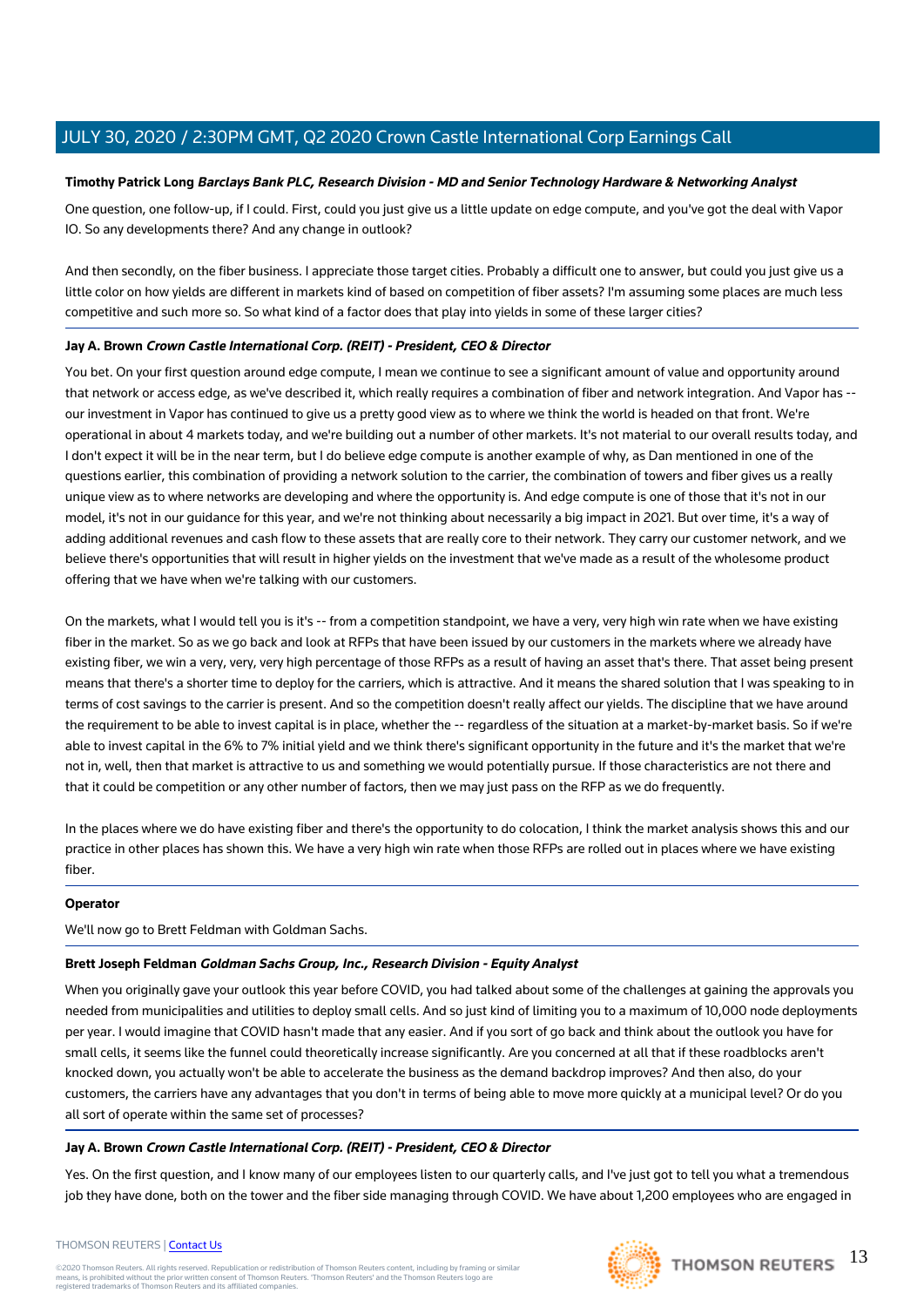operating roles out in the business. And all throughout COVID, they have continued to perform at an extraordinarily high level working with municipalities and utilities in order to deploy nodes. And we've had a number of wins even in the midst of COVID. So the day-to-day work, yes, it looks a little different as a result of COVID. But I think I'm so proud of our team who have not made excuses for the challenges that have arisen as a result of COVID, but have figured out ways to navigate in the new environment. And we don't know how long we're going to be in this environment. So our role and job for our customers is to figure out a way to navigate and get their network on air. And thus far, I think the team has done a tremendous job of that, and I have full confidence they'll be able to continue to navigate those challenges.

On the customer side, I don't believe there are any advantages that our customers have at the market level working through those utilities and municipalities relative to us. I believe some of the work the FCC has done has set forth some standards and guidelines around pricing and terms that benefit everybody in the market. And obviously, our interests are completely aligned with that of our carriers. To the extent that we can get them on air on a lower cost solution than them building against themselves, they want us to do well. And the same is true for us in the places where we're not building fiber and they're having to self-perform. It's in both of our best interests to work together to figure out ways to navigate at the local municipality and utility level, and we frequently work together in order to accomplish that. So I think there's shared interest rather than a competition on that front. Doing it well goes better for everyone.

### **Brett Joseph Feldman Goldman Sachs Group, Inc., Research Division - Equity Analyst**

And just to clarify, it does seem like at least right now in the midst of all this, you still have been able to generally meet the deployment goals you've set out earlier this year. Is that fair?

### **Jay A. Brown Crown Castle International Corp. (REIT) - President, CEO & Director**

No, that is fair. That's what we've -- we set the targets ahead of time, and we've learned to navigate in the new environment that we're in and believe we can continue to do so.

### **Operator**

And Michael Rollins with Citi is next.

### **Michael Rollins Citigroup Inc., Research Division - MD & U.S. Telecoms Analyst**

A couple of questions. First, on the strategic side of the fiber business. Can you give us an update on the strategy around market exposure? I think in the past, you talked about top 25 markets being the larger focus for the company. I'm curious how that stands today and how you see that evolving over the next few years.

And then just a question about some of the new disclosures. So I think we've learned from a lot of the companies that we cover that there are many different ways to define return on capital. And so I'm curious if you could unpack the philosophy within Crown with what you included in the calculation and maybe some of the things that you didn't include in the calculation, whether it be SG&A for the fiber solutions business, maintenance CapEx or the adjustment to add back, I think, some labor costs in that fiber return calculation?

### **Jay A. Brown Crown Castle International Corp. (REIT) - President, CEO & Director**

Michael, on the first question, and I'll take that one and then I'll let Dan take the second one. We are -- as you correctly stated, we have been focused and have spent the majority of the capital in the top 30 markets in the U.S. We think that will be the biggest driver of long-term lease up around small cells. And so there's no change in terms of our overall view of where capital continue to go and where we think investment by the carriers will be primarily as we move from 4G into 5G.

I certainly believe the carriers are going to be going to markets beyond the top 30 markets, and there may be occasions where we choose to make investments and pursue opportunities as we move beyond market -- top 30 markets in the U.S. We'll make those decisions on the same basis that we got us into the top 30 markets in the U.S. That is around what are the initial returns on capital and then what do we think the lease-up opportunities are around that capital over the long term and do they meet our internal hurdles of driving long-term shareholder value. But I think you should expect, we'll continue to be mostly focused on kind of those top markets, top 30 markets here in the  $IIS$ 

#### THOMSON REUTERS | [Contact Us](https://my.thomsonreuters.com/ContactUsNew)

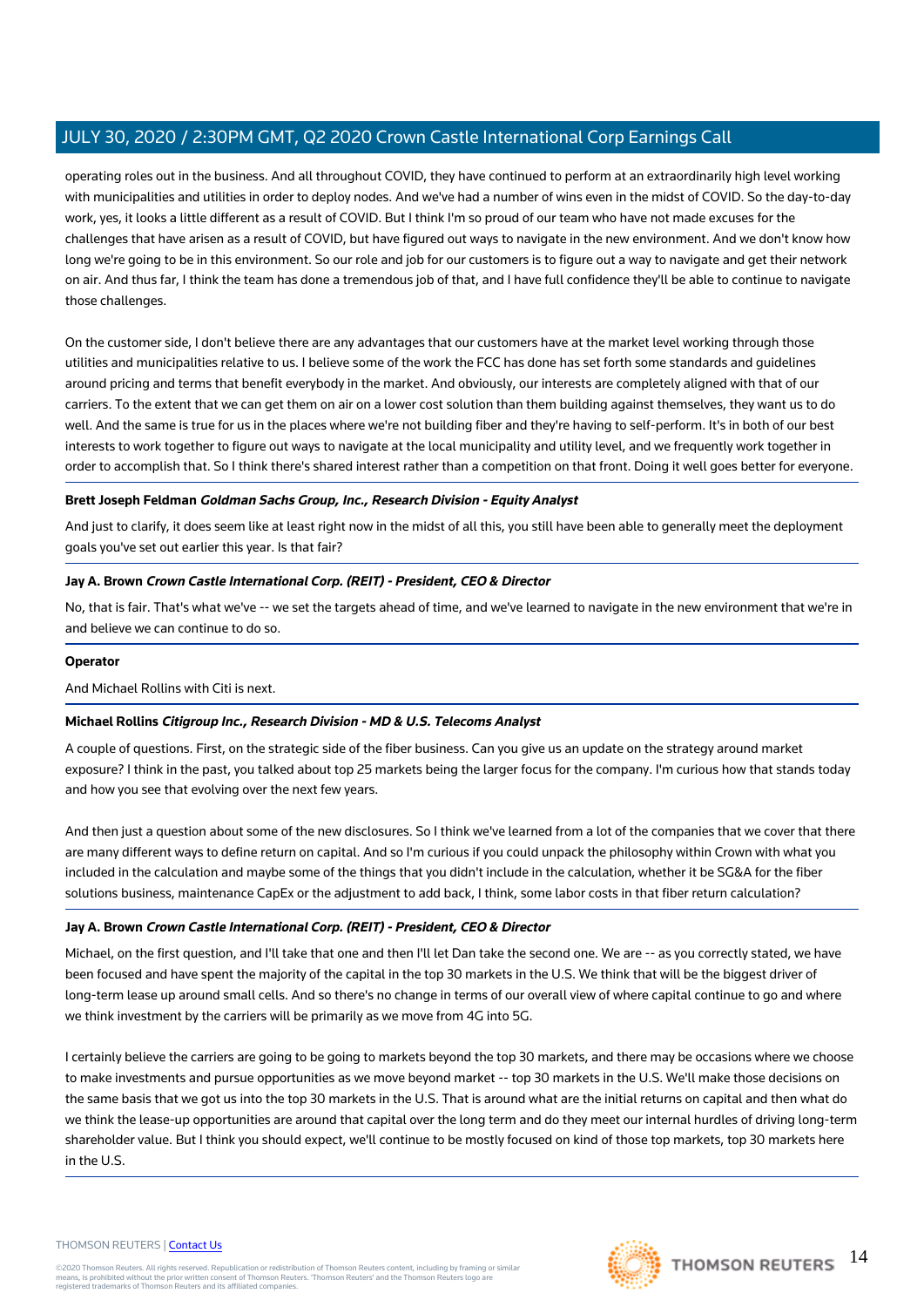### **Daniel K. Schlanger Crown Castle International Corp. (REIT) - Executive VP & CFO**

Yes. And Michael, on your second question on our return on capital definitions. What we're trying to provide with that is a view of what we think a more normalized return will be over time when we're not investing so heavily in the building out of assets. So what we did is we try to be very clear on these on the calculations we've done, so people can look at them however you want to look at them. But the way we think about it is what would be our yield on the asset if we were to operate the asset as it is today? And those indirect labor costs, which I think is the biggest adjustment we made, are people who are working on building out our fiber assets over time and therefore, not part of the ongoing operating cost structure that we think will be required in order to maintain that asset base for the long term. And we thought that burdening currently the return with what is going on in order to build new assets is not exactly a -- is not representative of what we think the asset is yielding as it sits today.

Thinking about it a little differently. It's like including acquisition costs in an ongoing basis. It just doesn't really provide the insight into what the long-term return aspects will be of the business. What we're trying to do in giving all of that detail and in providing the calculation itself is to give away how we think about these things and why we think about these things. They give you the ability to look at it however you want to look at it. So we're, again, happy to take feedback on this is kind of our shot at what we think is the right way to look at it and how it is internally how we look at it. But we will be happy to take feedback and think through if there are other ways that more closely align with what investors would like to say.

### **Operator**

We'll now go to Spencer Kurn with New Street Research.

### **Spencer Harris Kurn New Street Research LLP - Analyst of Towers and Infrastructure**

So I have a question on colocation that you've seen in small cells. You've made it pretty clear that the yields and returns you can generate along small cells are largely a function of node density. And you talked about deploying anchor builds with 2 to 3 nodes per mile. But if we look over the last couple of years, we haven't really seen those levels of lease up. I think in 2019, you added around 1 node per new fiber mile. And for the business to really inflect, I think we would need to move towards higher nodes per mile deployed in the future. So I was just wondering if you could comment on why we haven't really seen the levels of node density for anchor builds, at least that you speak to in the reported figures so far?

### **Jay A. Brown Crown Castle International Corp. (REIT) - President, CEO & Director**

Sure, Spencer. And I think this is where the 5 markets that we laid out are so helpful, right? Because you can look at Orlando, where we've got 19% recurring cash yield on invested capital, and we're at about 2.5 nodes per mile. And then you look at Denver, and we're at 3.8 nodes per mile and we're at a 5.5% yield. So the metric that you're referencing in terms of density of nodes is an input that we look at, and we certainly watch what is our density of node. But we're much more focused on what is the return on invested capital, what's the return on that capital that we've invested and driving that return over time. And as you look at the -- whether it's the whole portfolio, as you look at these individual markets at points in time, you're going to see some movement there that if all you zero in on is just 1 single metric nodes per mile, you'll miss the broader picture of what's happening in terms of return and yield.

And the way we're negotiating contracts with customers, whether it's colocation or anchor builds, we're negotiating those contracts based on a return on invested capital. So the metric is interesting. And certainly, it's something we track and we look at, but we're much more focused on the financial returns than we are a singular metric around nodes per mile because it's not necessarily the best predictor.

I think you can look at the tower business on the slide where we laid out tenants per tower. And you can see that dynamic playing out in tenants per tower as well, where people would say, obviously, in the tower business, you want to watch how many tenants are on each tower, and that's the best predictor of returns. And it is a good predictor of returns, but it's not a perfect correlation. You can see in the tower business, we've been able to grow yield on those assets without a direct correlation to a change in tenancy. And I think the same thing has played out thus far in small cells and will continue to play out. So the driver will be this big wave of demand, which will drive density across -- of nodes per mile. But we're watching carefully the financial returns and think that's the best predictor of it.

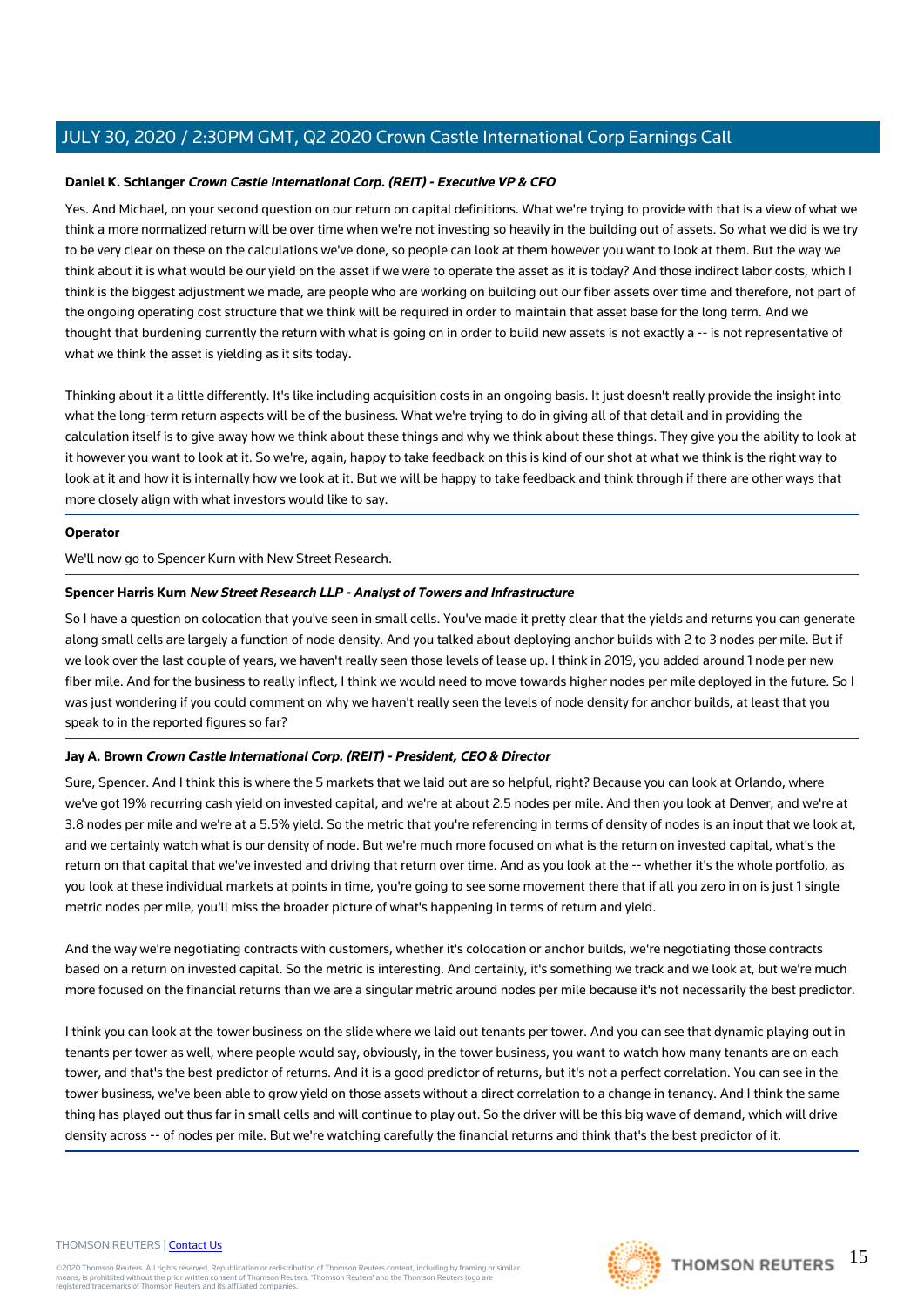### **Spencer Harris Kurn New Street Research LLP - Analyst of Towers and Infrastructure**

Got it. And just 1 more question, if I may. Big question I get is about small cell pricing upon renewals. And the concern is that unlike a tower, we've got very few -- no competition. With fiber, you've got competitors pretty close by. And so I was wondering if you could comment on pricing trends that you've seen around renewals, whether you're able to continue escalating the nodes at the original contract rate? Or have you seen any signs of pricing pressure?

### **Jay A. Brown Crown Castle International Corp. (REIT) - President, CEO & Director**

Sure, Spencer. As you can see on the slide, Slide 4, when we talk about the escalations and the contractual terms and churn and other things, we've seen no difference in the small cell business relative to towers. As contracts have come up for renewal, they've been renewed at a rate that is in line with where towers are, if not a little bit higher. We've seen no roll-off of tenants. And this goes to the critical network nature of these assets. The carriers are putting in these small cells and locations in order to offload traffic off of the macro site in order to improve their network. And just like on macro sites, they're mission-critical to their network. And they're designed in order to help that network perform better.

So as we get to renewal, the carriers have invested significantly around the exact location where that node is and have added additional nodes and macro sites in order to provide a solution to the consumer that is ubiquitous. And as they come up for renewal, there's nothing about that renewal that, frankly, we think will change the necessity of the location that they've picked and then design their network around the rest of the network.

The other point I would make about small cells and pricing and towers that I think is helpful and certainly has played itself out as you think about the returns and the yields here. One of the things that our carrier customers have desired as we've gone down the path of small cells is they've desired to put in additional capital upfront beyond just us putting up 100% of the capital as we deploy small cells. And if you look at the math, as Dan was walking through earlier in terms of total capital that we'll spend this year of about \$1.7 billion and prepaid rent that the carriers put in of about \$600 million upfront, so on a net basis, we're putting in \$1.1 billion of capital. In essence, you can think about that as each carrier customer goes on, they're paying for 1/3 of the infrastructure an upfront capital or some component of that upfront capital, which means from a competitive standpoint, over time, as renewals come up, they've already reduced the capital base and therefore, the market rent, if you will, is already embedded in the upfront investment that they've made. So our assets sitting there, our net investment of the assets sitting there is at a price well below what a market price would be if someone were to have to go and overbuild it or try to put in new fiber or put in a new small cell.

And that dynamic, I think, also is helpful. I don't believe it's solely the driver historically. I think it's much more like towers in terms of network design. But if you want to do the practical math associated with it and think about how does it play out over time, the entry point for somebody else coming to market, we're sitting there with an asset that's priced significantly below what the cost of deploying a new asset there would be. And we think, over time, that gives even greater strength to the fact that at renewal, we'll see very high renewal rates for a long period of time.

### **Operator**

Next is Nick Del Deo with MoffettNathanson.

### **Nicholas Ralph Del Deo MoffettNathanson LLC - Analyst**

I appreciate disclosures and look forward to see how the stats evolve over time. Just having it aside, if you're willing to publish the historical data for those 5 cities for 2018, 2019, I think folks are finding them interesting just we have initial time series to work with. Jay, you've emphasized that it's hard to put together a specific long-term fiber forecast. Since the business is in its early stages, and there's a wide variety of potential outcomes from here, I think that all makes sense. How do you then judge whether or not the fiber strategy has been a success sort of in a bigger picture sense? Is there some yield that you have in mind 5 or 10 years out that you'll reflect upon and say, yes, the strategy worked? Are you saying that it's so past dependent that you can't currently define what's going to count as a good outcome looking ahead?

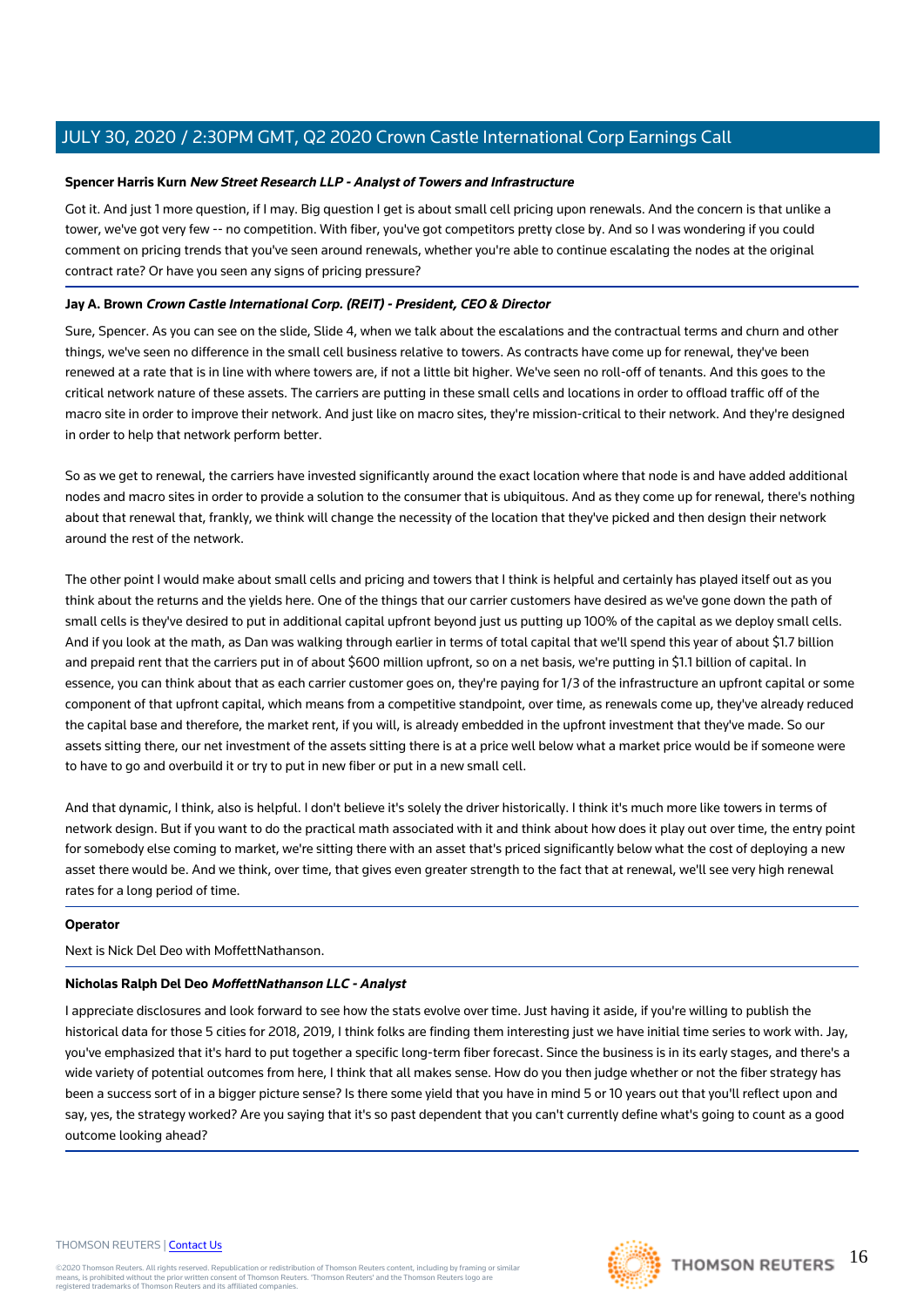### **Jay A. Brown Crown Castle International Corp. (REIT) - President, CEO & Director**

Well, I think the simple measure upon which we measure the entire business is, are we growing the dividend, which is from a payout standpoint, tied to our operating results. Are we growing it in line with the target that we've laid out? 3 years ago, we told the market as we did the investment in Lightower that we would raise our long-term growth rate from 6% to 7% in terms of dividend and AFFO per share growth on an annual basis. We're going to increase it to 7% to 8%. And over the last 3 years, we've delivered that dividend growth tied directly to operations at the 8% level, increasing the dividend by about 26%, 27% over that period of time. I think that is the best measure of value over time as to how the business is doing.

As we laid out on Page 8, Nick, I think this is the way to think about what are the potential value opportunities here around small cells? So if you believe kind of the total addressable market that we lay out on Page 7 and the opportunity there, to the extent that we capture the fair share of that addressable market across the assets that we own, we believe we have an opportunity here to outpace our projected growth rate over a 10-year period of time of 7% to 8% and potentially do much better than that. And conversely, if things don't go as well, then we've shown some of the downside there. And as we look as that, as that -- as we look at that graph, and it's something that we've done as we look at -- analyze our own investments and how are we positioning the overall firm, the thing that continually strikes Dan and I about this is how assymetric the reward versus the risk is here. And we believe the business will play out 4G going into 5G densities, and all we've had to underwrite is 4G densities, and we've positioned ourselves for significant upside. And as owners of the business, we look at this and think this is a great place to be. We're leveraged towards the upside. We're leveraged towards where the world is headed. We're staying relevant with our customers because this is where their networks and their deployments need to go. So we've positioned the company for future growth. And we've positioned that growth with limited downside risk if we're wrong. Certainly, we're in the business because we think it will create long-term potential value. If at some point, the scenario comes out that, that doesn't play itself out, then we'll pivot away and make a different decision. But all everything that we're seeing as we laid out on this call this morning and this sort of reward versus risk trade, we like where the business is positioned and think it gives a lot of optionality to the upside with limited downside risk.

And in the -- in between, between now and the long term, how do we measure the performance? The way we measure the performance is what we were showing on the 5 fiber markets that we laid out. These are the things that we're looking at internally day in and day out. We look at the performance at the market level to see whether or not is the strategy playing out? Are we seeing colocation that's driving yield? And as we look at each of our markets as representative -- as represented by these 5 markets on the page, we are seeing that, and that emboldens the confidence that ultimately, if we do it well in the micro, ultimately, that will show up in the macro, and that leads to sort of an outcome that shows up on Page 8.

### **Operator**

We'll go to Batya Levi with UBS.

### **Batya Levi UBS Investment Bank, Research Division - Executive Director and Research Analyst**

A couple of follow-ups. I think the small cell construction CapEx in the quarter was down sequentially slightly, but the nodes you brought down were minimal in the quarter. Can you help us reconcile why there is a difference? And if we should still expect the 10,000 build for the year?

And a second question on the revenue per small cell node. It looks like it came down on an annual basis. Is that a function of a lower contribution from prepaid rent? And how should we think about revenue per node for the anchor tenant incremental nodes versus a second tenant that you're adding?

### **Jay A. Brown Crown Castle International Corp. (REIT) - President, CEO & Director**

Yes. On the first question around small cell CapEx, it wouldn't be too tied to quarterly movements around our CapEx. Obviously, we're doing work on nodes that will be turned on in the third quarter and the fourth quarter and subsequent periods. So I don't think that math is going to give you a real good indication of the cost. Our general cost per node has stayed at around that \$100,000, including cost of fiber, and the real estate cost of building a note, and we haven't seen that really changing at the market level. We do believe that we will continue to deploy about 10,000 nodes in calendar year 2020.

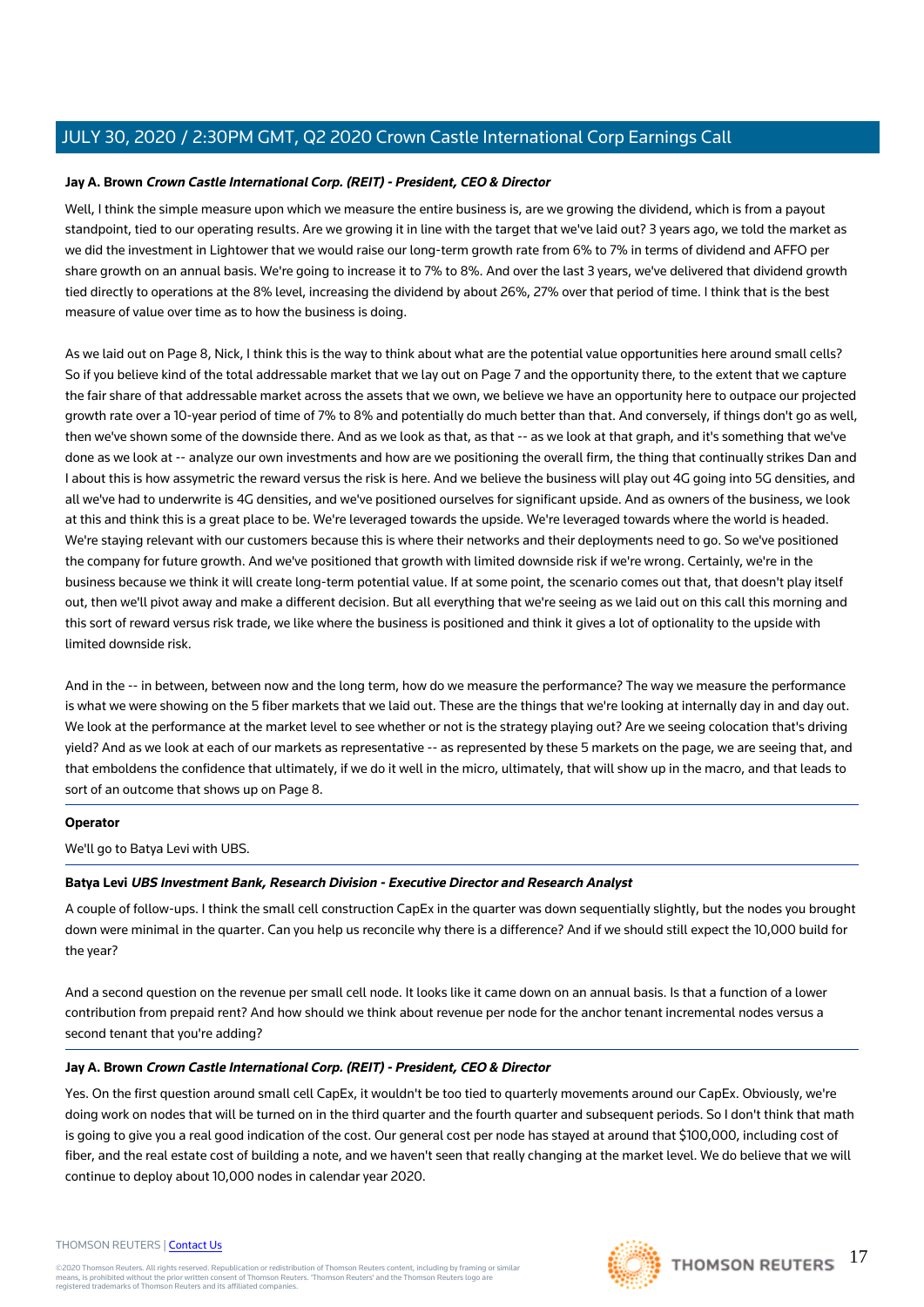Your last question there around revenue per node. I think this is one of the things that's helpful about laying out these 5 markets, as you can back into the math around contribution in each of those markets. We price this business on a yield basis. So there's not a -- we're not thinking about it necessarily on a revenue per node. We think about it as a return per node or a yield on a dollar of invested capital. So the pricing is going to be determined market-by-market or quarter-by-quarter, if you were laying out the numbers there are going to be determined based on where do we turn nodes on and what was the underlying costs associated with building those nodes, and that will impact our revenue per node. So revenue per node is not a metric that I would point you towards as being indicative of how the business is performing, better off looking at how yields on invested capital are going.

### **Operator**

We will now go to Brandon Nispel with KeyBanc Capital Markets.

### **Brandon Lee Nispel KeyBanc Capital Markets Inc., Research Division - Research Analyst**

Dan, can you help us understand what was the quarter-over-quarter or year-over-year change in the backlog that's signed, but not commenced new leasing so far in 2Q? And maybe help us understand where that would have been and where that should go in the second half of the year?

Second, really on DISH. I mean, I know it's not in guidance, but what would it take in your view for DISH to be an incremental 50 to 100 basis points contribution to your growth in the next couple of years?

### **Daniel K. Schlanger Crown Castle International Corp. (REIT) - Executive VP & CFO**

Yes, Brandon. I'm sorry, I missed your first question. I didn't quite follow it. Could you just restate that? I'd really follow that.

### **Brandon Lee Nispel KeyBanc Capital Markets Inc., Research Division - Research Analyst**

Yes. I guess what I'm curious about is what your backlog looks like in terms of signed but not commenced new leases. How that trended from a quarter-over-quarter and a year-over-year standpoint? And really help us figure out and help us understand where that should go in the second half of the year because that will help inform our assumptions for 2021.

### **Daniel K. Schlanger Crown Castle International Corp. (REIT) - Executive VP & CFO**

Yes, sorry about that. I got it now. The backlog is relatively consistent year-over-year as we look at it right now. What we do expect as we see the activity levels picking up in the back half that the backlog will increase. And as applications come in to add more to the tower side of the business, that those will lead into 2021. So we would expect the back half of the year to have more activity, more leasing and more backlog as we look into the end of the year and then into 2021.

### **Jay A. Brown Crown Castle International Corp. (REIT) - President, CEO & Director**

Brandon, on your second question around DISH. Obviously, they've made significant commitments to the regulators around what they're going to deploy and have been very public about their intention to build a nationwide network. And we are focused on being a terrific partner with them and working hard to ensure that they're able to meet those targets that they've set out for themselves over the next couple of years. And as we get into the impacts to future years, I think I'll wait until October to give you some view of what we think the impact in 2021 is going to be. But we're zeroed in and making sure that we're being responsive to what could be a significant customer over the next few years as they build out a nationwide network.

### **Operator**

And our final question will come from Tim Horan with Oppenheimer.

### **Timothy Kelly Horan Oppenheimer & Co. Inc., Research Division - MD and Senior Analyst**

Could you give us a breakdown on percentage of fiber CapEx that's for geographic expansion? And where do you think you are in the geographic expansion for the top 30 markets?

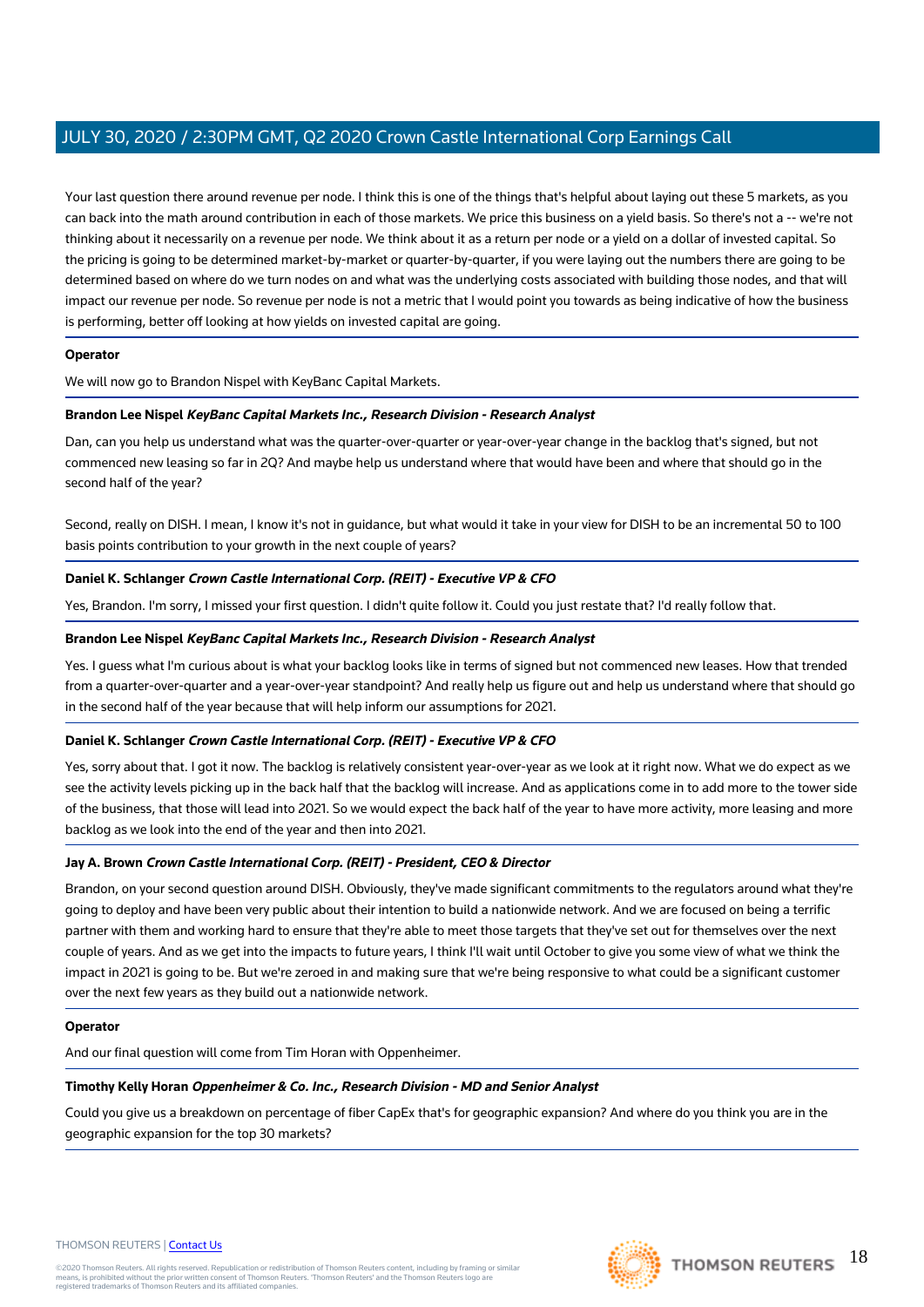### **Jay A. Brown Crown Castle International Corp. (REIT) - President, CEO & Director**

Yes. I think generally, what I would tell you is about 70% of the activity that we see on fiber side with small cells are anchor builds. So think about that as geographic expansion. It very well may be in the top 30 markets, but it's in portions of the market that we don't have fiber existing. And then about 30% of the activity is going to be in places where we already have existing fiber and we're colocating. So that's not a perfect correlation to the actual capital dollars because co-locations obviously require far less capital. But in terms of activity, if you're trying to get a sense of how much of the activity that we have going on is new market expansion, and I would put into that new market expansion really the markets that we're already in, where we're investing and expanding the plan inside of those markets as compared to going on existing fiber is probably the best indication of that.

### **Timothy Kelly Horan Oppenheimer & Co. Inc., Research Division - MD and Senior Analyst**

Yes. That's great color. And then, Jay, what gives you the confidence that the small cell demand will be there? Only because it's been -the growth has been a little bit below investors' expectations and T-Mobile's engineers seem to be a little discounted with small cell. Verizon seems to want to build their own. I mean what gives you the confidence that, look, the demand is going to be there? These million nodes, we have a lot of visibility on it. Because you obviously have 10x more visibility than we do on the outside.

### **Jay A. Brown Crown Castle International Corp. (REIT) - President, CEO & Director**

I think there's a few things that are confidence building around that front. One is we firmly believe in the necessity of it. So as we look at data traffic growth that's occurring in the market, there is not a solution for that -- for meeting that growing demand from the consumers by solely using macro sites in order to meet that demand. So there is a tailwind of growth -- tailwind to the growth that is going to continue to drive the need for additional investment in infrastructure. And small cells are the next best, most cost-effective way for the carriers to solve that challenge of growing demand on the networks.

Second thing that gives me a great deal of confidence that the business is going to work is that the carriers are very good at managing the cost structure of their network. And we have watched over the last 20 years as the carriers have migrated their entire network onto other people's towers as a result of it being a much lower cost solution than owning it themselves. So in the places where they can significantly lower their costs, as I mentioned earlier in the call, they can lower their cost of deployment by about 50% by using our infrastructure versus their own cost of ownership. That cost savings is meaningful and significant and they're thoughtful allocators of capital and managing their income statement, and I think that ultimately will carry the day.

As I said in my prepared remarks, obviously, no one can accurately predict exactly how much is going to be needed. But if thematically, you believe in the U.S. that a decade and 2 decades from now, people will use wireless networks in greater ways than what they do today, then you basically believe that there's going to be an increase in traffic. And the assets that we own, both towers and small cells, are standing in front of that growing demand. And I think the infrastructure assets will do really well over a long period of time as a result of positioning themselves right in the midst of a big macro trend that's going on in the world. And that's -- those 2 reasons give me the most confidence that this strategy is right and that we're going to deliver terrific shareholder returns over the long term.

So I really appreciate everyone joining us this morning. Thanks for the time, and we look forward to the conversations and the feedback over the coming days. Thanks so much.

### **Operator**

And thank you very much. That does conclude our conference for today. I'd like to thank everyone for your participation, and you may now disconnect.

#### **DISCLAIMER**

Thomson Reuters reserves the right to make changes to documents, content, or other information on this web site without obligation to notify any person of such changes